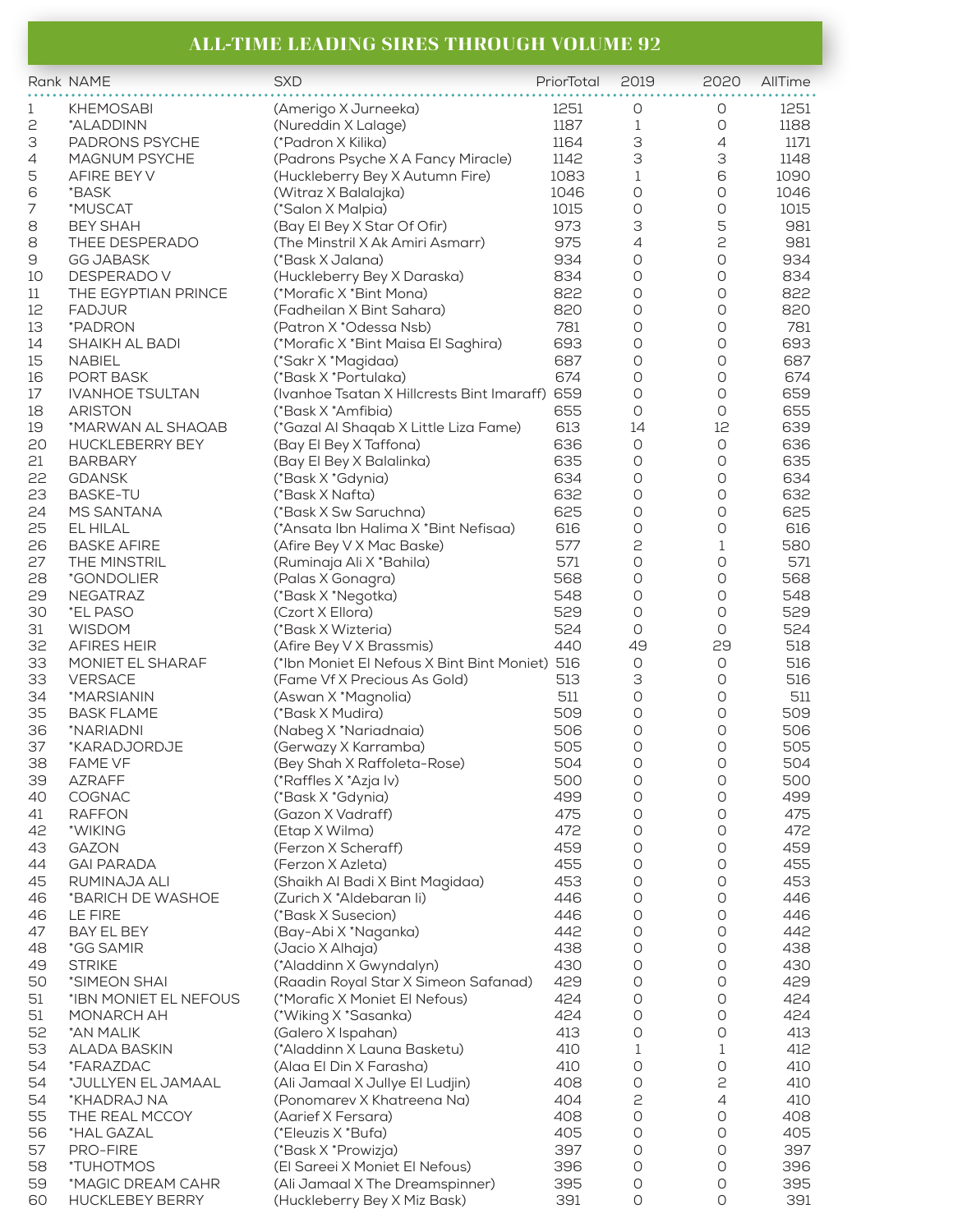| 61  | THE CHIEF JUSTICE        | (*Bask X Sey Cherie)                | 389 | O                   | 0                   | 389 |
|-----|--------------------------|-------------------------------------|-----|---------------------|---------------------|-----|
| 62  | <b>DALUL</b>             | (*Morafic X *Dawlat)                | 387 | O                   | 0                   | 387 |
| 63  | SUNDANCE KID V           | (Desperado V X Sweet Shalimar V)    | 377 | 2                   | 1                   | 380 |
| 64  | ECHO MAGNIFFICOO         | (Aladdinn Echo X S S Magnolia)      | 378 | 0                   | $\circlearrowright$ | 378 |
| 65  | PADRONS MAHOGANY         | (*Padron X Hal Ane Versare)         | 373 | O                   | $\circlearrowright$ | 373 |
| 65  | *PROBAT                  | (Pohaniec X Borexia)                | 373 | O                   | 0                   | 373 |
| 66  | *NABORR                  | (Negatiw X Lagodna)                 | 369 | 0                   | 0                   | 369 |
| 67  | <b>PROMOTION</b>         | (*Bask X *Prowizja)                 | 361 | O                   | O                   | 361 |
| 68  | *ELIMAR                  | (Celebes X *Elizaa)                 | 360 | O                   | 0                   | 360 |
| 68  | <b>ZODIAC MATADOR</b>    | (*Bask X Ro Fanciray)               | 360 | O                   | $\circlearrowright$ | 360 |
| 69  | COMAR BAY BEAU           | (Azraff X Rose Of Mirage)           | 355 | O                   | O                   | 355 |
| 70  | <b>ENZO</b>              | (Padrons Psyche X Rd Bey Shahmpane) | 351 | З                   | 0                   | 354 |
| 70  | PERLEZON                 | (Gublazon X Bur-Lee)                | 354 | 0                   | O                   | 354 |
| 71  | <b>FIRST CLASS</b>       | (*Bask X Khema)                     | 343 | 0                   | 0                   | 343 |
| 72  | <b>TORNADO</b>           | (*Bask X *Silwara)                  | 339 | 0                   | 0                   | 339 |
| 73  | DA VINCI FM              | (Versace X Full Moon Astar)         | 336 | 1                   | O                   | 337 |
| 74  | <b>GARIS</b>             | (Niga X Galatina)                   | 336 | 0                   | 0                   | 336 |
| 75  | CAL-O-BASK               | (*Bask X Susecion)                  | 330 | 0                   | O                   | 330 |
| 75  | *EL GHAZI                | (*Aloes X Elektra)                  | 328 | 2                   | 0                   | 330 |
| 76  | EVER AFTER NA            | (*Sir Fames Hbv X Entaicyng Na)     | 313 | 10                  | 2                   | 325 |
| 77  | <b>AZH NABORR</b>        | (*Naborr X Azhderiane)              | 324 | $\circlearrowright$ | $\bigcirc$          | 324 |
| 78  | DA VALENTINO             | (Versace X Da Love)                 | 309 | 7                   | 6                   | 322 |
| 79  | <b>GAI-ADVENTURE</b>     | (*Naborr X Gavrelle)                | 321 | 0                   | O                   | 321 |
| 80  | *PESNIAR                 | (Nabeg X Pesnia)                    | 320 | 0                   | 0                   | 320 |
| 80  | <b>PSYMADRE</b>          | (Padrons Psyche X Tomorrows Dream)  | 319 | 1                   | 0                   | 320 |
|     |                          |                                     |     | $\bigcirc$          |                     |     |
| 81  | *SANADIK EL SHAKLAN      | (*El Shaklan X *Mohena)             | 319 |                     | 0                   | 319 |
| 82  | <b>IXL NOBLE EXPRESS</b> | (Mhr Nobility X Ry Fire Ghazi)      | 315 | 2                   | $\mathbf 1$         | 318 |
| 83  | *GAZAL AL SHAQAB         | (Anaza El Farid X Kajora)           | 309 | 4                   | З                   | 316 |
| 84  | <b>SOTEP</b>             | (*Raffles X Zareyna)                | 315 | 0                   | 0                   | 315 |
| 85  | <b>IBN MORAFIC</b>       | (*Morafic X *Kahramana)             | 312 | O                   | $\circlearrowright$ | 312 |
| 86  | <b>SAR IBN MONIET</b>    | (*Ibn Moniet El Nefous X Sariella)  | 311 | O                   | 0                   | 311 |
| 87  | <b>AUDACIOUS PS</b>      | (Fame Vf X Hal Flirtatious)         | 300 | 6                   | З                   | 309 |
| 87  | SYNBAD                   | (Julep X Sahra Su)                  | 309 | 0                   | $\circlearrowright$ | 309 |
| 88  | *ARAMUS                  | (*Naborr X Amneris)                 | 303 | 0                   | 0                   | 303 |
| 89  | <b>GAMAAR</b>            | (Niga X Gay-Rose)                   | 302 | 0                   | $\circlearrowright$ | 302 |
| 89  | WH JUSTICE               | (Magnum Psyche X Vona Sher-Renea)   | 301 | 0                   | 1                   | 302 |
| 90  | FIRE CHIEF               | (*Bask X Imra)                      | 298 | 0                   | $\bigcirc$          | 298 |
| 91  | <b>KAIYOUM</b>           | (Khemosabi X Bayanka)               | 297 | 0                   | O                   | 297 |
| 91  | *MISHAAL HP              | (Ansata Sinan X Mesoudah M)         | 295 | 2                   | O                   | 297 |
| 91  | MONOGRAMM                | (Negatraz X *Monogramma)            | 297 | 0                   | O                   | 297 |
| 92  | *NAPITOK                 | (Pirit X Neposeda)                  | 294 | 0                   | 0                   | 294 |
| 93  | <b>DWD TABASCO</b>       | (Traditio X Baskvienna)             | 293 | $\circlearrowright$ | $\bigcirc$          | 293 |
| 94  | <b>IMPERIAL IMDAL</b>    | (Ansata Imperial X Dalia)           | 291 | 0                   | 0                   | 291 |
| 95  | <b>SAFIRE</b>            | (*Bask X Caridina)                  | 290 | O                   | O                   | 290 |
| 96  | <b>RAFDEN</b>            | (*Raffles X Woengran)               | 288 | O                   | O                   | 288 |
| 97  | *GWALIOR                 | (*Naborr X *Gwadiana)               | 287 | O                   | O                   | 287 |
| 98  | *SAMBOR                  | (Czort X *Sabellina)                | 286 | 0                   | $\bigcirc$          | 286 |
| 99  | AL-MARAH RADAMES         | (Indraff X Gutne)                   | 285 | 0                   | $\circlearrowright$ | 285 |
| 100 | <b>BURNING SAND</b>      | (San Lou Romirz X Du Smaragda)      | 263 | 8                   | 13                  | 284 |
| 101 | COMAR BAY BRUMMEL        | (Azraff X Rose Of Mirage)           | 279 | 0                   | $\bigcirc$          | 279 |
| 102 | RG AL MONE               | (Alcibiades X Rg Anemone)           | 278 | O                   | 0                   | 278 |
| 103 | <b>ABU FARWA</b>         | (Rabiyas X * Rissletta)             | 277 | 0                   | 0                   | 277 |
| 103 | <b>AZA DESTINY</b>       | (Azraff X Bint Bass Hisan)          | 277 | 0                   | 0                   | 277 |
| 104 | BAY-ABI                  | (Errabi X Angyl)                    | 274 | 0                   | 0                   | 274 |
| 104 | *ECAHO                   | (*Pepton X Etruria)                 | 271 | 2                   | 1                   | 274 |
| 104 | <b>GARAFF</b>            | (*Raffles X Woengran)               | 274 | $\bigcirc$          | $\bigcirc$          | 274 |
| 104 | <b>PYATIGORSK</b>        | (Pietuszok Dwa X Mistical Lady)     | 274 | 0                   | 0                   | 274 |
| 105 | <b>GAFFIZON</b>          | (Ferzon X Gaffi)                    | 273 | 0                   | 0                   | 273 |
| 106 | *ASADD                   | (*Sultann X Amani)                  | 271 | O                   | 0                   | 271 |
| 107 | AA APOLLO BEY            | (Huckleberry Bey X April Charm)     | 270 | 0                   | 0                   | 270 |
| 107 | <b>SW DAWID</b>          | (*Etiw X Sir Wms Dambra)            | 270 | O                   | 0                   | 270 |
| 108 | TOI SOLDIER              | (*Bask X Toi)                       | 269 | 0                   | 0                   | 269 |
| 109 | ODYSSEY SC               | (Versace X Latoura Echo)            | 261 | 4                   | 2                   | 267 |
| 110 | *EL MORADUKE             | (Galero X Fatima)                   | 266 | O                   | 0                   | 266 |
| 110 | GA'ZI                    | (Abu Farwa X Ghazna)                | 266 | O                   | 0                   | 266 |
| 111 | *BANDOS PASB             | (Negatiw X Bandola)                 | 265 | O                   | O                   | 265 |
| 111 | <b>BASK CLASIX</b>       | (*Bask X Comets Trystar)            | 265 | 0                   | $\bigcirc$          | 265 |
| 112 | AL METRABBI              | (*Morafic X *Sammara)               | 264 | 0                   | 0                   | 264 |
| 112 | RD FIVE STAR             | (*Patent X *Paluba)                 | 264 | $\circlearrowright$ | O                   | 264 |
|     |                          |                                     |     |                     |                     |     |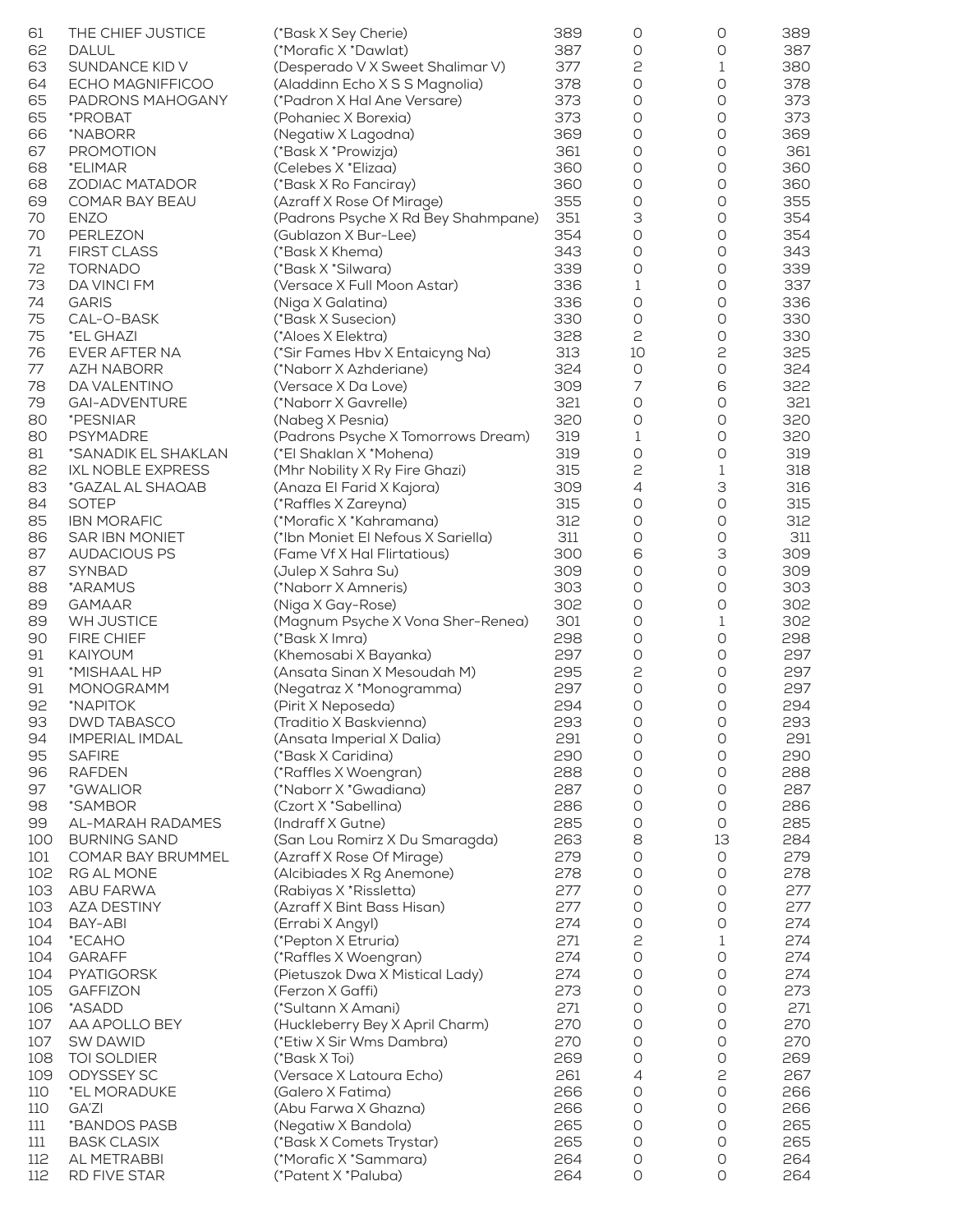| 112        | <b>VAGUELY NOBLE</b>                | (*Muscat X Sx La Quinta)                                | 264        | O          | O                   | 264        |
|------------|-------------------------------------|---------------------------------------------------------|------------|------------|---------------------|------------|
| 113        | *EL KASAKA                          | (Patron X Purga)                                        | 262        | 0          | 0                   | 262        |
| 113        | *MARHABA                            | (Nagasaki X Nezabudka)                                  | 262        | O          | O                   | 262        |
| 113        | <b>SAMTYR</b>                       | (*Sambor X *Tryncza)                                    | 262        | 0          | O                   | 262        |
| 114        | *ANSATA IBN HALIMA                  | (Nazeer X Halima)                                       | 260        | 0          | 0                   | 260        |
| 114        | <b>CYTOSK</b>                       | (Mi Tosk X Cystyr)                                      | 260        | O          | O                   | 260        |
| 114        | *MAGNUM CHALL HVP                   | (Magnum Psyche X Taamara Hvp)                           | 259        | O          | 1                   | 260        |
| 115        | <b>HANDEYRAFF</b>                   | (*Raffles X Hanadina)                                   | 257        | O          | 0                   | 257        |
| 115        | *SERAFIX                            | (Raktha X *Serafina)                                    | 257        | 0          | 0                   | 257        |
| 115        | THEE INFIDEL                        | (Thee Desperado X Bint Magidaa)                         | 257<br>257 | 0          | 0                   | 257<br>257 |
| 115<br>115 | *VIRGULE AL MAURY<br><b>WIZJON</b>  | (Kesberoy Sbfar X Valse Du Cassou)<br>(*Bask X *Wizja)  | 257        | O<br>O     | 0<br>0              | 257        |
| 116        | *ETIW                               | (Negatiw X Etna)                                        | 256        | 0          | O                   | 256        |
| 116        | <b>GAZARR</b>                       | (Gazon X Starr-Fire)                                    | 256        | O          | O                   | 256        |
| 116        | <b>KABORR</b>                       | (*Naborr X Bint Kholameh)                               | 256        | 0          | 0                   | 256        |
| 117        | <b>INDRAFF</b>                      | (*Raffles X *Indaia)                                    | 254        | O          | O                   | 254        |
| 117        | <b>SERINASK</b>                     | (*Bask X Serinne)                                       | 254        | O          | 0                   | 254        |
| 117        | SHIKO IBN SHEIKH                    | (*Rashad Ibn Nazeer X *Bint El Bataa)                   | 254        | 0          | O                   | 254        |
| 118        | ANSATA IBN SUDAN                    | (*Ansata Ibn Halima X *Ansata Bint Mabrouka)            | 253        | 0          | O                   | 253        |
| 119        | SHAH AZIM                           | (Bey Shah X Juda)                                       | 252        | O          | 0                   | 252        |
| 120        | ANSATA SHAH ZAM                     | (Ansata Shah Zaman X Ansata Sabiha)                     | 251        | O          | 0                   | 251        |
| 120        | JORA HONEY KU                       | (Joramir X Hatties Honey Ku)                            | 251        | O          | 0                   | 251        |
| 120        | *REZUS                              | (Celebes X Rezeda)                                      | 251        | O          | $\circlearrowright$ | 251        |
| 121        | <b>FERSEYN</b>                      | (*Raseyn X *Ferda)                                      | 250        | O          | O                   | 250        |
| 122        | MHR NOBILITY                        | (*Elimar X Har Nahra)                                   | 249        | 0          | 0                   | 249        |
| 123        | <b>ALLIENCE</b>                     | (*Aladdinn X A Love Song)                               | 248        | O          | O                   | 248        |
| 123        | <b>BACK STREET</b>                  | (*Eter X Star Of Erka)                                  | 248        | O          | 0                   | 248        |
| 123        | *BUSZMEN                            | (Negatiw X *Busznica)                                   | 248        | O          | O                   | 248        |
| 124        | MS ELLUSION                         | (*El Paso X Ms Baqueta)                                 | 247        | O          | 0                   | 247        |
| 125        | *EL SHAKLAN                         | (Shaker El Masri X *Estopa)                             | 245        | O          | 0                   | 245        |
| 125        | FIRE WIND                           | (*Bask X Lakshmi)                                       | 245        | O          | 0                   | 245        |
| 125        | <b>MEDALION</b>                     | (*Dar X Marushka)                                       | 245        | O          | 0                   | 245        |
| 126        | *BATAANN                            | (Banat X Cantata)                                       | 243        | 0          | $\circlearrowright$ | 243        |
| 127        | ANSATA SHAH ZAMAN                   | (*Morafic X *Ansata Bint Mabrouka)                      | 241        | O          | 0                   | 241        |
| 128<br>128 | <b>DON AMISTAD</b><br>*GWAR         | (Ibn Hanrah X Al-Marah Gazelle)<br>(Comet X *Gwadiana)  | 238<br>238 | 0<br>O     | 0<br>0              | 238<br>238 |
| 128        | <b>LA BASQUE</b>                    | (*Bask X Habina)                                        | 238        | 0          | 0                   | 238        |
| 129        | MON TA BASKO                        | (*Bask X *Bint Ambara)                                  | 236        | 0          | O                   | 236        |
| 130        | <b>ETERNETY</b>                     | (*Sharem El Sheikh X Tomboy)                            | 235        | O          | 0                   | 235        |
| 130        | GAMUZON                             | (Ferzon X Amunet)                                       | 235        | O          | 0                   | 235        |
| 131        | <b>ALADDINN ECHO</b>                | (*Aladdinn X Gaamara)                                   | 234        | 0          | O                   | 234        |
| 131        | *RAMSES FAYEK                       | (Nazeer X Fayza li)                                     | 234        | О          | $\bigcirc$          | 234        |
| 132        | *AKMAR                              | (Ezz El Arab X Fadwa)                                   | 233        | 0          | 0                   | 233        |
| 132        | <b>BAKKARAT</b>                     | (*Bask X *Bigotka)                                      | 233        | O          | O                   | 233        |
| 132        | *EUKALIPTUS                         | (*Bandos Pasb X Eunice)                                 | 233        | O          | 0                   | 233        |
| 133        | <b>AAF KASET</b>                    | (*Aladdinn X *Kaseta)                                   | 231        | O          | O                   | 231        |
| 133        | AMURATH BANDOLERO                   | (*Ramses Fayek X Amurath Kashmira)                      | 231        | O          | 0                   | 231        |
| 133        | JK AMADEUS                          | (Bey Shah X Katahza)                                    | 231        | 0          | $\circlearrowright$ | 231        |
| 133        | RSD DARK VICTORY                    | (Bey Shah X Kamasi Sabaha)                              | 231        | O          | 0                   | 231        |
| 134        | <b>EW SABASK</b>                    | (*Bask X *Sabellina)                                    | 230        | 0          | 0                   | 230        |
| 135        | <b>ALLIONCE</b>                     | (Alada Baskin X Equitie)                                | 228        | O          | O                   | 228        |
| 135        | DON IBN BASK                        | (*Bask X Donna Beaudette)                               | 228        | 0          | $\bigcirc$          | 228        |
| 136        | <b>AMERIGO</b>                      | (Ferseyn X *Szarza)                                     | 227        | 0          | O                   | 227        |
| 136        | <b>FERZON</b>                       | (Ferneyn X Fersara)                                     | 227        | O          | 0                   | 227        |
| 136        | SEAHORSE ROCKET                     | (Rifraff X Bint Fersara)                                | 227        | 0          | 0                   | 227        |
| 137        | <b>BARNABY</b>                      | (*Bask X *Alondraa)                                     | 226<br>225 | O<br>O     | O<br>$\bigcirc$     | 226<br>225 |
| 138<br>139 | <b>LAMOLIN</b><br><b>HIGH HOPES</b> | (*Barich De Washoe X Beau Fancy)<br>(Al Fahir X Cerise) | 224        | 0          | 0                   | 224        |
| 140        | *MENES                              | (Nabeg X Metropolia)                                    | 223        | 0          | 0                   | 223        |
| 140        | THE PHOENICIAN                      | (*Naborr X Sunny Acres Papaya)                          | 223        | 0          | 0                   | 223        |
| 141        | <b>COMAR RAFFDAZON</b>              | (Ferzon X Raffda)                                       | 222        | 0          | O                   | 222        |
| 141        | *PTERSK                             | (Nabeg X *Pristan)                                      | 222        | 0          | 0                   | 222        |
| 142        | FIRE AN ICE                         | (Gold N Ali X Tu-Flame)                                 | 221        | 0          | 0                   | 221        |
| 142        | <b>HALIN</b>                        | (*Ansata Ibn Halima X Bel Lindah)                       | 221        | 0          | 0                   | 221        |
| 143        | A TEMPTATION                        | (Tempter X A Love Song)                                 | 219        | 1          | 0                   | 220        |
| 144        | BEY ORO                             | (Bey Shah X Faira)                                      | 219        | 0          | 0                   | 219        |
| 144        | MR BRILLIANT                        | (Mr Mac X Gaiety)                                       | 219        | 0          | $\bigcirc$          | 219        |
| 144        | <b>SAM TIKI</b>                     | (*Sambor X Kyla Tiki)                                   | 219        | 0          | 0                   | 219        |
| 145        | <b>ALADA BASKIN I</b>               | (Alada Baskin X Gamarief)                               | 218        | $\bigcirc$ | $\bigcirc$          | 218        |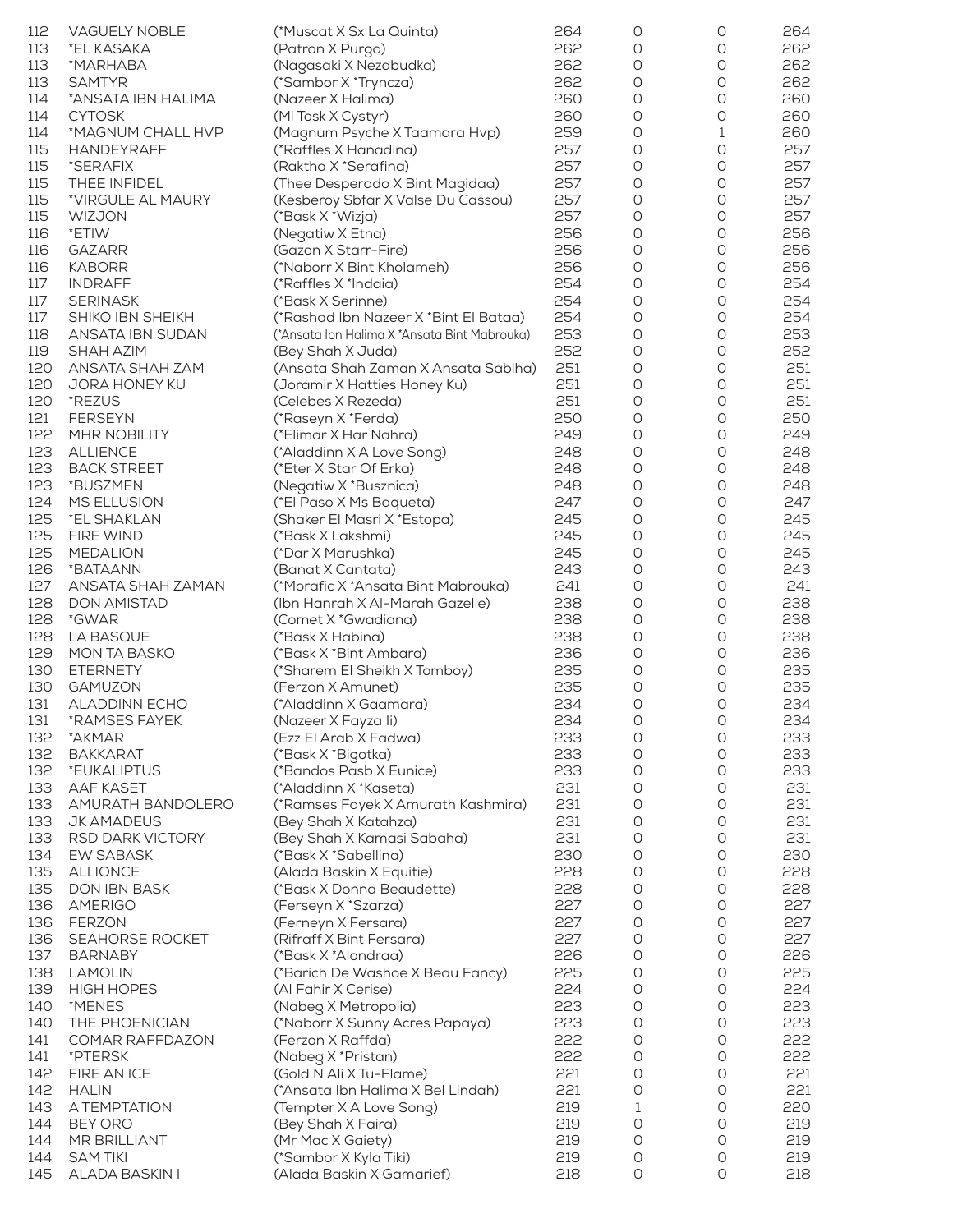| 146 | *SR NADOM                | (*Muscat X Nazra)                           | 217 | $\circ$ | 0                   | 217 |
|-----|--------------------------|---------------------------------------------|-----|---------|---------------------|-----|
| 147 | *ELKIN                   | (Aquinor X Ellenai)                         | 216 | 0       | 0                   | 216 |
| 147 | <b>FADI</b>              | (Fadjur X Saki)                             | 216 | 0       | O                   | 216 |
| 147 | <b>GABILAN</b>           | (Ghazibroa X Antonia)                       | 216 | 0       | $\circlearrowright$ | 216 |
| 148 | *WITEZ II                | (Ofir X Federacja)                          | 215 | 0       | $\bigcirc$          | 215 |
| 149 | *BESSON CAROL            | (*Parys El Jamaal X Classic Krystall)       | 213 | 0       | O                   | 213 |
| 149 | *ELABORAT                | (Comet X Elokwencja)                        | 213 | 0       | 0                   | 213 |
| 149 | *MAG                     | (Aswan X *Magnolia)                         | 213 | 0       | 0                   | 213 |
| 149 | NF PROOF                 | (*Bataann X *Szalka)                        | 211 | 1       | 1                   | 213 |
| 149 | *SILVER VANITY           | (Oran X Silver Gilt)                        | 213 | 0       | O                   | 213 |
| 149 | <b>TRUSSARDI</b>         | (Stival X Precious As Gold)                 | 205 | 4       | $\overline{4}$      | 213 |
| 150 | <b>ORBIT</b>             | (Rafferty X Raffleeta)                      | 212 | 0       | $\circlearrowright$ | 212 |
| 150 | VITORIO TO               | (Da Valentino X Sol Natique)                | 178 | 23      | $11\,$              | 212 |
|     | <i><b>*TALAL</b></i>     | (Nazeer X Zaafarana)                        | 211 |         | $\bigcirc$          |     |
| 151 |                          |                                             |     | $\circ$ |                     | 211 |
| 152 | <b>BOTSWANA</b>          | (Thee Desperado X The Minuet)               | 204 | З       | 3                   | 210 |
| 153 | NV BEAU BEY              | (Bey Shah X Bint Miss Fire)                 | 208 | 1       | $\bigcirc$          | 209 |
| 153 | *SIDI-BRAHIM             | (Jacio X Dalia Iv)                          | 209 | 0       | O                   | 209 |
| 154 | <b>BA BEY ELATION</b>    | (Huckleberry Bey X Eletta V)                | 207 | 0       | 0                   | 207 |
| 154 | <b>STARGARD</b>          | (*Cytrys X Silver Song)                     | 207 | 0       | 0                   | 207 |
| 155 | <b>IMPERIAL MANDATE</b>  | (Ardaman X Durette)                         | 206 | 0       | 0                   | 206 |
| 156 | <b>HALIMA SAHIB</b>      | (*Ansata Ibn Halima X Mor-Bal Rae)          | 205 | 0       | 0                   | 205 |
| 157 | <b>LITIGATOR</b>         | (*Exelsjor X Bay Lady)                      | 203 | 0       | O                   | 203 |
| 158 | <b>KIMFA</b>             | (Mustafa X *lorana)                         | 202 | 0       | O                   | 202 |
| 158 | SCOTTSDALE ONFIRE        | (Fire Chief X Gali-Sitt)                    | 202 | 0       | 0                   | 202 |
| 159 | AM SEA CAPTAIN           | (AI-Marah Indraff X Am Lady Inred)          | 201 | 0       | 0                   | 201 |
| 159 | <b>BRASS</b>             | (*Bask X Tsanar)                            | 201 | 0       | 0                   | 201 |
| 160 | LEGACY OF GOLD           | (Alada Baskin X Khatar Firesember)          | 200 | 0       | O                   | 200 |
| 161 | MC COYS COUNT            | (The Real Mccoy X Bint Sahara)              | 199 | 0       | O                   | 199 |
| 162 | *DAKAR EL JAMAAL         | (Ali Jamaal X Sonoma Lady)                  | 196 | 1       | 0                   | 197 |
| 163 | <b>BOH BIT OBASK</b>     | (*Bask X Aristo Fortunata)                  | 196 | 0       | O                   | 196 |
| 163 | *DRUZBA                  | (*Naborr X Druchna)                         | 196 | 0       | 0                   | 196 |
|     |                          |                                             |     |         |                     |     |
| 163 | SHAR MAR FERZAY          | (Ferzon X Lewisfield Magnolia)              | 196 | 0       | O                   | 196 |
| 163 | <b>TALISMAN BEY</b>      | (Bay El Bey X Talaena)                      | 196 | 0       | O                   | 196 |
| 164 | AL-MARAH INDRAFF         | (Indraff X Rose Marie)                      | 195 | 0       | $\circlearrowright$ | 195 |
| 164 | EL HASKIM                | (*Zurhama De Washoe X *Liata De Washoe) 195 |     | 0       | O                   | 195 |
| 164 | <b>FALCON BHF</b>        | (Bey Shah X Bey Serenade Sf)                | 194 | 0       | 1                   | 195 |
| 164 | *GOKART                  | (Partner X Gomora)                          | 195 | $\circ$ | $\bigcirc$          | 195 |
| 164 | *KHOFO                   | (*Morafic X *Nabilahh)                      | 195 | 0       | O                   | 195 |
| 165 | DS MAJOR AFIRE           | (Afire Bey V X S S Magnolia)                | 194 | 0       | O                   | 194 |
| 165 | <b>KM BUGATTI</b>        | (Versace X Sanegors Lady D)                 | 160 | 28      | 6                   | 194 |
| 166 | <b>CLASSY MCCOY</b>      | (The Real Mccoy X Sahara Star)              | 193 | O       | 0                   | 193 |
| 166 | *PIERSCIEN               | (Celebes X *Piersnica)                      | 193 | O       | O                   | 193 |
| 167 | ABENHETEP                | (*Ibn Hafiza X *Omnia)                      | 191 | $\circ$ | 0                   | 191 |
| 167 | *BAHARR                  | (*Ego X *Banda)                             | 191 | 0       | 0                   | 191 |
| 167 | <b>BELLAGIO RCA</b>      | (Alixir X Rhapsody In Black)                | 165 | 22      | $\overline{4}$      | 191 |
| 167 | *MOMENT                  | (*Salon X Malpia)                           | 191 | 0       | 0                   | 191 |
| 167 | ZT ALI BABA              | (Moniet El Nafis X Imperial Al Ahbab)       | 191 | O       | O                   | 191 |
| 168 | EDEN C                   | (Enzo X Silken Sable)                       | 189 | 0       | 1                   | 190 |
| 169 | *FLIS                    | (Comet X Forta)                             | 189 | 0       | 0                   | 189 |
| 169 | GAY-ROUGE                | (Azraff X Gay-Rose)                         | 189 | 0       | 0                   | 189 |
| 170 | <b>RAFGAR</b>            | (Garaff X Rafmona)                          | 188 | 0       | O                   | 188 |
| 171 | *ETER                    | (Comet X Estokada)                          | 187 | 0       | O                   | 187 |
| 171 | <b>GAY POMPEY</b>        | (Ferzon X Al-Marah Pompeys Love)            | 187 | 0       | O                   | 187 |
|     |                          |                                             |     | 0       | 0                   |     |
| 171 | <b>IMPERIAL AL KAMAR</b> | (El Hilal X Imperialsonbesjul)              | 187 |         |                     | 187 |
| 171 | PRINCE FA MONIET         | (Theegyptianprince X Fa Moniet)             | 187 | 0       | O                   | 187 |
| 172 | <b>AVATAR AL SUFI</b>    | (Shaikh Al Badi X Bint Buena Suerte)        | 186 | 0       | O                   | 186 |
| 172 | <b>BU-ZAHR</b>           | (Ferzon X Tezka)                            | 186 | 0       | 0                   | 186 |
| 172 | *MAGNAT                  | (Aswan X Monopolia)                         | 186 | 0       | O                   | 186 |
| 173 | ARISTO KOSSAK            | (Ariston X Four Winds Kalifa)               | 185 | 0       | O                   | 185 |
| 173 | *NATUREL                 | (*Mag X Nepriadwa)                          | 185 | 0       | O                   | 185 |
| 173 | *RASHEEK                 | (Alaa El Din X Zebeda)                      | 185 | 0       | O                   | 185 |
| 174 | <b>JUSTAFIRE DGL</b>     | (Afire Bey V X Mc Justa Kate)               | 184 | 0       | 0                   | 184 |
| 175 | ANSATA EL SALIM          | (*Ansata Ibn Halima X Maarqada)             | 183 | 0       | O                   | 183 |
| 175 | G-AMIGO                  | (Niga X Ga-Rageyma)                         | 183 | 0       | O                   | 183 |
| 175 | <b>INDY</b>              | (*Raffles X *Indaia)                        | 183 | O       | O                   | 183 |
| 175 | <b>REGIS</b>             | (Ferseyn X Farnasa)                         | 183 | 0       | O                   | 183 |
| 175 | *TRIFTEN                 | (Matrifik X Tender Mercies)                 | 183 | O       | O                   | 183 |
| 176 | BASK-TEZ                 | (*Bask X Wonteza)                           | 182 | O       | O                   | 182 |
| 176 | MIZAN TAJ HALIM          | (*Ansata Ibn Halima X Hh April Love)        | 182 | $\circ$ | 0                   | 182 |
| 176 | <b>QR MARC</b>           | (*Marwan Al Shaqab X Swete Dreams)          | 155 | 17      | 10                  | 182 |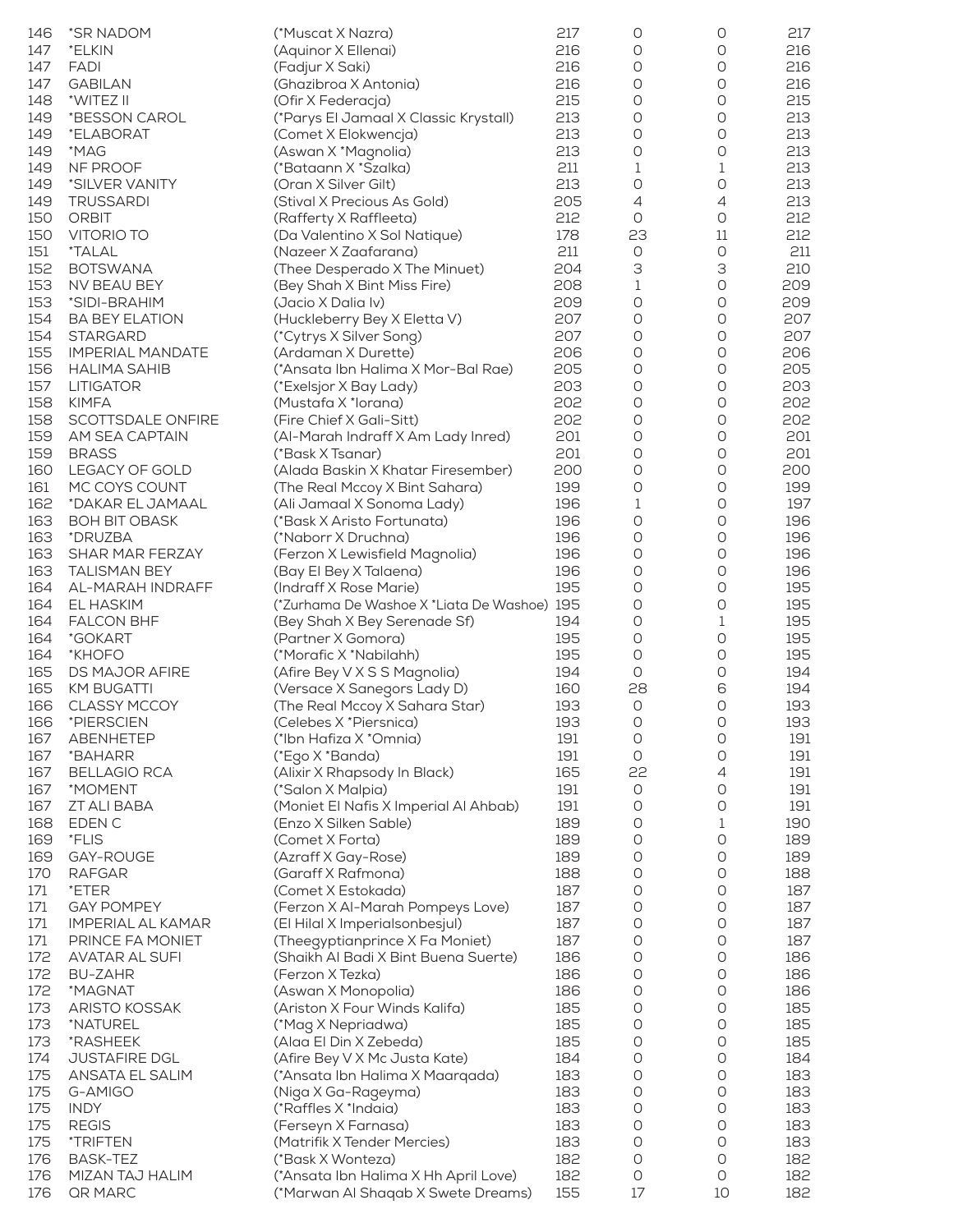| 177 | <b>BEN BASK</b>          | (*Bask X *Maska)                          | 181 | 0                   | 0                   | 181 |
|-----|--------------------------|-------------------------------------------|-----|---------------------|---------------------|-----|
| 177 | <b>COMARO</b>            | (*Bask X Jemima)                          | 181 | 0                   | 0                   | 181 |
| 177 | <b>GAZORT</b>            | (*Czortan X *Gawra)                       | 181 | O                   | O                   | 181 |
| 177 | WN ULTIMATE STAR         | (Bluesprucetanzeer X Wn Forever Love)     | 181 | 0                   | $\circlearrowright$ | 181 |
| 178 | <b>GWYDION</b>           | (*Bask X *Gwyn)                           | 180 | 0                   | $\circlearrowright$ | 180 |
| 178 | <b>HIFASHION IMPERAL</b> | (Ferzon X Ala-Arabi Razali)               | 180 | 0                   | O                   | 180 |
| 178 | <b>LADDINNS FIRE</b>     | (*Aladdinn X Spring Baskette)             | 180 | 0                   | 0                   | 180 |
| 178 | SPELLBOUNDE              | (*Bask X Sx Carmalita)                    | 180 | 0                   | O                   | 180 |
| 179 | *ERROS                   | (*El Paso X Eskapada)                     | 179 | 0                   | 0                   | 179 |
| 180 | <b>BI BASK</b>           | (*Bask X Blue Bierka)                     | 178 | 0                   | O                   | 178 |
| 180 | *PATTRONE                | (Patron X Nefisa)                         | 178 | 0                   | O                   | 178 |
| 180 | SV BASKSKO               | (*Bask X Skovette)                        | 178 | 0                   | 0                   | 178 |
| 181 | <b>EXCELADDINN</b>       | (*Aladdinn X Jortaala)                    | 177 | O                   | O                   | 177 |
| 182 | <b>IBN MIRZAZ</b>        | (*Mirzaz X *Gawra)                        | 176 | 0                   | $\circlearrowright$ | 176 |
| 182 | <b>MOHSSEN</b>           | (*Ansata Ibn Halima X *Bint Mona)         | 176 | 0                   | O                   | 176 |
| 182 | <b>NA-IBN SOTEP</b>      | (Sotep X Na-Ihlam)                        | 176 | 0                   | 0                   | 176 |
| 182 | <b>NEPOSZAR</b>          | (Maryk X *Nanna)                          | 176 | 0                   | 0                   | 176 |
| 183 | <b>SURF</b>              | (Sureyn X Jubilema)                       | 175 | O                   | O                   | 175 |
| 184 | *CELADDINN               | (*Aladdinn X Cecilia)                     | 174 | 0                   | 0                   | 174 |
| 184 | *CHUTOR                  | (Chazar X Czatanoga)                      | 174 | 0                   | O                   | 174 |
| 184 | <b>FERDINE</b>           | (Ferzon X Gadina)                         | 174 | 0                   | 0                   | 174 |
| 184 | FIRE ALERT               | (*Bask X Susecion)                        | 174 | 0                   | 0                   | 174 |
| 185 | <b>MAKHSOUS</b>          | (*Sultann X *Nabda)                       | 172 | 1                   | O                   | 173 |
| 185 | *NOVATOR                 | (Topol X Nastavnitsa)                     | 173 | 0                   | O                   | 173 |
| 185 | PYRO THYME SA            | (Pryme Thyme X Holly Onfire Jw)           | 170 | З                   | O                   | 173 |
| 185 | *SIR FAMES HBV           | (Ffamess X Cajun Lady Hcf)                | 171 | 2                   | 0                   | 173 |
| 186 | ANSATA HALIM SHAH        | (*Ansata Ibn Halima X Ansata Rosetta)     | 172 | 0                   | 0                   | 172 |
| 186 | *FOL YASMEEN             | (Hamdan X Muneera)                        | 172 | 0                   | 0                   | 172 |
| 186 | <b>IMARAFF</b>           | (*Raffles X Imagida)                      | 172 | 0                   | 0                   | 172 |
| 186 | SF VERAZ                 | (*Gazal Al Shaqab X Veronica Ga)          | 169 | 2                   | 1                   | 172 |
| 186 | <b>TALAGATO</b>          | (*Talal X *Agata lii)                     | 172 | O                   | 0                   | 172 |
| 186 | <b>XENOPHONN</b>         | (Bolero X Farviews Kamal)                 | 172 | 0                   | 0                   | 172 |
| 186 | *ZBRUCZ                  | (Comet X Znachorka)                       | 172 | O                   | 0                   | 172 |
| 187 | MI BAGIC                 | (*Bask X Bay Magic)                       | 171 | 0                   | 0                   | 171 |
| 187 | <b>SERAZON</b>           | (Ferdine X Biya)                          | 171 | 0                   | 0                   | 171 |
| 187 | <b>TSATYR</b>            | (Tsali X Imamara)                         | 171 | 0                   | 0                   | 171 |
| 187 | <b>WINRAFF</b>           | (Orbit X Shalimar Wingida)                | 171 | 0                   | $\bigcirc$          | 171 |
| 188 | *EUROPEJCZYK             | (*El Paso X Europa)                       | 170 | O                   | O                   | 170 |
| 188 | <b>GS KHOCHISE</b>       | (Khemosabi X Beau Cherie)                 | 169 | 1                   | 0                   | 170 |
| 188 | OUT OF CYTE              | (Cytosk X Amandi)                         | 169 | 1                   | O                   | 170 |
| 188 | SONSERAY                 | (Gai Parada X Azalee)                     | 170 | 0                   | 0                   | 170 |
| 188 | *VALLEHERMOSO            | (Procyon X Betelgeuse)                    | 170 | 0                   | $\bigcirc$          | 170 |
| 189 | AK ELZAHRA MONIET        | (*Ibn Moniet El Nefous X Maarena)         | 169 | 0                   | 0                   | 169 |
| 189 | <b>BEYTHOVEN MC</b>      | (Bey Shah X Autumn Krystal)               | 169 | O                   | 0                   | 169 |
| 189 | JA MAGNIFICAT            | (*Bask X Queen Margaretta)                | 169 | 0                   | 0                   | 169 |
| 189 | <b>REIGN ON</b>          | (*Bask X Spring Rain)                     | 169 | O                   | 0                   | 169 |
| 189 | *SILVER DRIFT            | (Raktha X *Serafina)                      | 169 | 0                   | 0                   | 169 |
| 189 | <i>*TAMERLAN</i>         | (Arax X Trapecia)                         | 169 | 0                   | O                   | 169 |
| 190 | AL-MARAH CANADIUS        | (*Ranix X Al-Marah Tai)                   | 168 | 0                   | 0                   | 168 |
| 190 | *PRINCIP                 | (Nabeg X Panagia)                         | 166 | 2                   | 0                   | 168 |
| 191 | <b>ANSATA EL SHERIF</b>  | (*Ansata Ibn Halima X *Ansata Bint Bukra) | 167 | $\circ$             | 0                   | 167 |
| 191 | *MUSLIN                  | (*Salon X *Magnolia)                      | 167 | O                   | 0                   | 167 |
| 191 | <b>RADAMASON</b>         | (Al-Marah Radames X Velzore)              | 167 | O                   | O                   | 167 |
| 191 | YATEZ                    | (*Witez li X Riwayat)                     | 167 | 0                   | 0                   | 167 |
| 192 | <b>HEY HALLELUJAH</b>    | (Huckleberry Bey X Hallelujah Bask)       | 166 | 0                   | O                   | 166 |
| 192 | KOUVAY BEY               | (Bey Shah X Ba Preciousmemory)            | 166 | O                   | O                   | 166 |
| 192 | MAAR-KHALIQ              | (*Ibn Moniet El Nefous X Maar-Ree)        | 166 | 0                   | 0                   | 166 |
| 192 | *ZT MARWTEYN             | (*Marwan Al Shaqab X Zt Ludjteyna)        | 165 | 1                   | 0                   | 166 |
| 193 | <b>ALIXIR</b>            | (The Elixir X The Prevue)                 | 163 | 2                   | O                   | 165 |
| 193 | *NAMIET                  | (*Salon X Naturshitsa)                    | 165 | 0                   | O                   | 165 |
| 194 | <b>BAHIM HISAN</b>       | (Ibn Morafic X *Hayam)                    | 164 | 0                   | 0                   | 164 |
| 194 | *COUNT DORSAZ            | (Rissalix X Shamnar)                      | 164 | 0                   | 0                   | 164 |
| 194 | RHR SCIMITAR             | (Comar Bay Beau X Brumarba Rahmona) 164   |     | 0                   | O                   | 164 |
| 194 | <b>TAMMEN</b>            | (Abenhetep X Talgana)                     | 164 | O                   | O                   | 164 |
| 194 | <b>TSULYBRATION</b>      | (Ivanhoe Tsultan X Lalyfa)                | 164 | 0                   | O                   | 164 |
| 195 | ABU-ALLA                 | (Abu Baha X Ra-Shalla)                    | 163 | 0                   | O                   | 163 |
| 195 | *DARRAG                  | (*Tuhotmos X Nagda)                       | 163 | 0                   | 0                   | 163 |
| 195 | *FORTEL                  | (Como X Forta)                            | 163 | 0                   | 0                   | 163 |
| 195 | <b>GAI-APACHE</b>        | (Azraff X Ga-Rageyma)                     | 163 | O                   | O                   | 163 |
| 195 | HMR HALLANYS MESAOUD     | (Hallany Mistanny X Bint Gulastra)        | 163 | $\circlearrowright$ | $\circlearrowright$ | 163 |
|     |                          |                                           |     |                     |                     |     |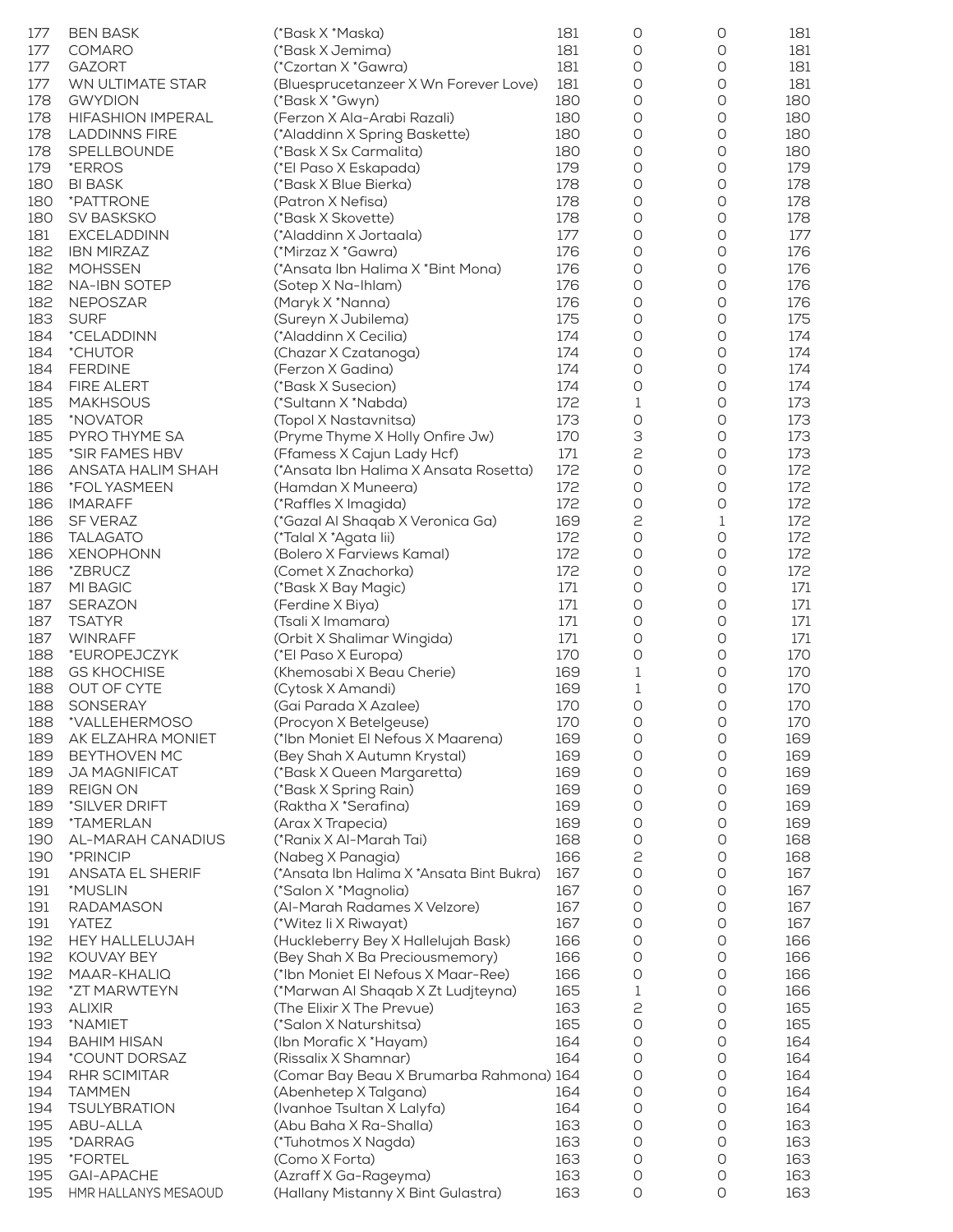| 195 | <b>SX SALADIN</b>      | (*Serafix X Cobah)                                       | 163 | 0          | 0          | 163 |
|-----|------------------------|----------------------------------------------------------|-----|------------|------------|-----|
| 196 | *CEBION                | (Negatiw X Celia)                                        | 162 | 0          | 0          | 162 |
|     |                        |                                                          | 162 |            | O          | 162 |
| 196 | <b>CROWN ROYALE</b>    | (*Bask X Jewel Drift)                                    |     | 0          |            |     |
| 196 | <b>KAMIM</b>           | (*Ansata Ibn Halima X Kamocli)                           | 162 | 0          | 0          | 162 |
| 196 | <b>MAMAGE</b>          | (Zodiac Matador X Cf Fire Magic)                         | 153 | 7          | 2          | 162 |
| 196 | *MORAFIC               | (Nazeer X Mabrouka)                                      | 162 | 0          | 0          | 162 |
| 196 | NORTHERLEI             | (*Aladdinn X Westerlei)                                  | 162 | 0          | O          | 162 |
| 196 | <b>RABOL</b>           | (*Raseyn X *Babolna)                                     | 162 | 0          | O          | 162 |
|     |                        |                                                          | 162 |            |            |     |
| 196 | SAUD EL AMEER          | (*Adhem X Gita Rsi)                                      |     | 0          | O          | 162 |
| 196 | SHALIMAR RASWAN        | (Shalimar Tarde X Shalimar Garafaia)                     | 162 | 0          | 0          | 162 |
| 197 | <b>AWESOME KNIGHT</b>  | (Bask Knight X Na Tabarrok)                              | 161 | 0          | O          | 161 |
| 197 | EL-RAFFON              | (Raffon X El Louisa)                                     | 161 | 0          | 0          | 161 |
| 197 | *EXELSJOR              | (Aquinor X Eleonora)                                     | 161 | 0          | O          | 161 |
| 197 | <b>GAY APOLLO</b>      | (*Gaypolka X *Edycja)                                    | 161 | O          | O          | 161 |
|     |                        |                                                          |     |            |            |     |
| 197 | <b>HA TOSKCAN SUN</b>  | (Baske Afire X Matoska)                                  | 126 | 22         | 13         | 161 |
| 197 | *PEPI PASB             | (Celebes X *Pemba)                                       | 161 | 0          | $\bigcirc$ | 161 |
| 198 | DREAMAZON              | (Bf Rageymazon X Gai Dream)                              | 160 | 0          | 0          | 160 |
| 198 | *DRUCH                 | (Celebes X *Druchna)                                     | 160 | O          | O          | 160 |
| 199 | *EMAUS                 | (*Naborr X *Egreta)                                      | 159 | 0          | O          | 159 |
| 199 | <i>*EUROS</i>          | (Etap X Eunice)                                          | 159 | O          | O          | 159 |
|     |                        |                                                          |     |            |            |     |
| 199 | <b>SANEYN</b>          | (Sureyn X Tuwaisan)                                      | 159 | 0          | O          | 159 |
| 200 |                        | *BREMERVALE ANDRONICUS (Desperado X Bremervale Rhapsody) | 155 | З          | 0          | 158 |
| 200 | <b>CWP CHANCES ARE</b> | (Bey Shah X Brandie Alexandra)                           | 158 | 0          | 0          | 158 |
| 200 | <b>DIXIE FIREFLASH</b> | (Tornado X Fire Flame)                                   | 158 | 0          | 0          | 158 |
| 200 | FIRE BOLT              | (*Bask X Lakshmi)                                        | 158 | 0          | O          | 158 |
| 200 | <b>KANANI</b>          | (Hask X Bayanka)                                         | 158 | O          | O          | 158 |
|     |                        |                                                          |     |            |            |     |
| 200 | *MELLON                | (Celebes X Mantyla)                                      | 158 | 0          | O          | 158 |
| 200 | PRYME THYME            | (Negatraz X Touch A Spice)                               | 158 | 0          | O          | 158 |
| 200 | TOP CONTENDER          | (*An Malik X Rho-Sabba)                                  | 158 | 0          | 0          | 158 |
| 201 | *KLUSZYN               | (Sedziwoj X Kochana)                                     | 157 | O          | O          | 157 |
| 201 | NELCREST CHAMPAGN      | (Gai Campaigner X Seahorse Mariah)                       | 157 | 0          | O          | 157 |
| 201 | NV ELITE               | (Bey Shah X la Bay Countess)                             | 157 | 0          | O          | 157 |
|     |                        |                                                          |     |            |            |     |
| 201 | PERCUSSION             | (*Perkal X Hillcrest Hanrifa)                            | 157 | 0          | O          | 157 |
| 201 | <b>TOMANCHIE</b>       | (Samtyr X Kellowna)                                      | 157 | 0          | 0          | 157 |
| 202 | <i>*</i> CYTRYS        | (Trypolis X *Cissa)                                      | 156 | 0          | O          | 156 |
| 202 | RUMINAJA BAHJAT        | (Shaikh Al Badi X Bint Magidaa)                          | 156 | 0          | O          | 156 |
| 202 | <b>SUR ELITE</b>       | (Sureyn X Bonita)                                        | 156 | 0          | O          | 156 |
| 202 | WIND FORTUNE           | (Fire Wind X Macs Fancy)                                 | 156 | O          | O          | 156 |
|     |                        |                                                          |     |            |            |     |
| 203 | ALADDINN I             | (*Aladdinn X Comets Trystar)                             | 155 | 0          | O          | 155 |
| 203 | <b>COMAR FLEYRAFF</b>  | (Azraff X Rafleyga)                                      | 155 | 0          | 0          | 155 |
|     | 203 EL HADIYYAH        | (*Ansata Ibn Halima X Ansata Jellabia)                   | 155 | 0          | O          | 155 |
|     | 203 EL MAGATO          | (El Gato X Marharetta)                                   | 155 | $\bigcirc$ | $\bigcirc$ | 155 |
| 203 | *SHAHIR IASB           | (Salaa El Dine X Imperial Imphayana)                     | 155 | O          | O          | 155 |
| 203 | <b>WITEZAR</b>         | (*Witez li X Gezana)                                     | 155 | O          | O          | 155 |
|     |                        |                                                          |     |            |            |     |
| 204 | <b>DESERT SANDS</b>    | (*Naborr X Esare)                                        | 154 | 0          | O          | 154 |
| 204 | JULCONS KING TUT       | (Erastus X Persephone)                                   | 154 | O          | O          | 154 |
| 205 | <b>AMAAL</b>           | (*Morafic X *Bint Maisa El Saghira)                      | 153 | O          | O          | 153 |
| 205 | *BAHA AA               | (Al Ayad X Baraaqa Aa)                                   | 122 | 16         | 15         | 153 |
| 205 | *BANDJO DE FALGAS      | (Djelfor X Barabanshitsa)                                | 153 | 0          | O          | 153 |
| 205 | BRAVADO BEY V          | (Huckleberry Bey X Bachista V)                           | 153 | O          | O          | 153 |
|     |                        |                                                          |     |            |            |     |
| 205 | <b>ELTIO</b>           | (*Witez li X El Sikada)                                  | 153 | 0          | O          | 153 |
| 205 | <b>MATOI</b>           | (Zodiac Matador X Toi Ellenai)                           | 153 | 0          | O          | 153 |
| 205 | <b>MPA GIOVANNI</b>    | (Da Vinci Fm X Glitzy)                                   | 149 | 4          | O          | 153 |
| 206 | AL BARAKI              | (Thee Desperado X Alijamila)                             | 152 | 0          | 0          | 152 |
| 206 | *EL NABILA B           | (Kubinec X 218 Elf Layla Walayla B)                      | 149 | 2          | 1          | 152 |
| 206 | <b>GOLD KRUGERAND</b>  | (Cal-O-Bask X El-Disar Sonnet)                           | 152 | $\bigcirc$ | $\bigcirc$ | 152 |
|     |                        |                                                          |     |            |            |     |
| 206 | <b>HAZIZ HALIM</b>     | (*Ansata Ibn Halima X Serenity Shahrabi) 151             |     | 1          | O          | 152 |
| 206 | <b>IBN ZAGHLOUL</b>    | (*Zaghloul X *Bint Mona)                                 | 152 | 0          | O          | 152 |
| 206 | PRINCE HALLANY         | (Hallany Mistanny X Rodanna)                             | 152 | 0          | 0          | 152 |
| 207 | ALLA AMARWARD          | (Stambul X Makina)                                       | 151 | 0          | O          | 151 |
| 207 | AL-MARAH KNIGHT        | (Al-Marah Radames X *Kabara)                             | 151 | 0          | $\circ$    | 151 |
| 207 | *ELEUZIS               | (Aquinor X Ellenai)                                      | 151 | 0          | O          | 151 |
|     |                        |                                                          |     |            |            |     |
| 207 | *FAIRVIEW KLASSIQUE    | (Amir El Shaklan Ahsa X Kreoluka)                        | 151 | O          | 0          | 151 |
| 207 | <b>FERNEYN</b>         | (Ferseyn X Moneyna)                                      | 151 | 0          | 0          | 151 |
| 207 | MI TOSK                | (*Bask X Toi)                                            | 151 | O          | O          | 151 |
| 207 | <b>PROUD SILVER</b>    | (Tornado X Silver Gleam)                                 | 151 | 0          | 0          | 151 |
| 208 | <i>*CORSAIR</i>        | (Comet X *Szarza)                                        | 150 | O          | O          | 150 |
| 208 | <b>GWASZ EL AJZAA</b>  | (*Bask X *Gwadiana)                                      | 150 | O          | O          | 150 |
|     |                        |                                                          |     |            |            |     |
| 208 | <b>KOMSUL</b>          | (*Sulejman X Komir)                                      | 150 | 0          | $\circ$    | 150 |
| 209 | *DREAM QUEST           | (Ali Jamaal X Calypso Tessa)                             | 149 | O          | 0          | 149 |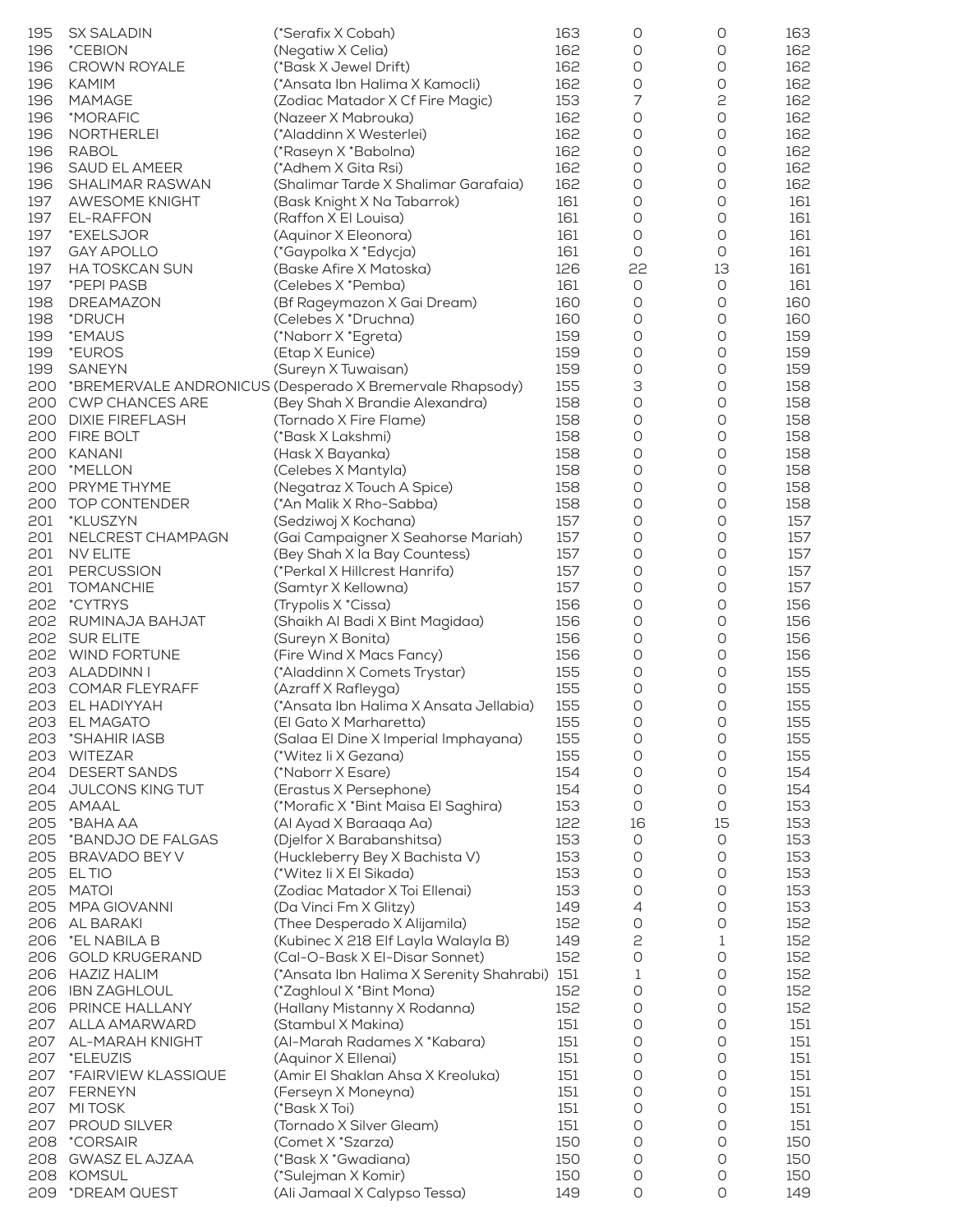| 209 | *ELECTRIC STORM          | (Indian Magic X Silfina)                          | 149 | 0          | 0       | 149 |
|-----|--------------------------|---------------------------------------------------|-----|------------|---------|-----|
| 209 | <b>GALERTAZON</b>        | (Ferzon X Al-Marah Alert)                         | 149 | 0          | O       | 149 |
| 209 | OM EL SHAHMAAN           | (*Sanadik El Shaklan X Om El Shaina)              | 147 | 2          | 0       | 149 |
|     |                          |                                                   |     |            |         |     |
| 209 | <b>RAFFERTY</b>          | (*Raffles X Masrufa)                              | 149 | 0          | 0       | 149 |
| 209 | ZEDANN                   | (*Morafic X *Omnia)                               | 148 | 1          | 0       | 149 |
|     |                          |                                                   |     |            |         |     |
| 210 | ALI JAMAAL               | (Ruminaja Ali X Heritage Memory)                  | 148 | 0          | 0       | 148 |
| 210 | AN MONSANTO              | (*Ibn Moniet El Nefous X Roufah)                  | 148 | 0          | 0       | 148 |
|     |                          |                                                   |     |            |         |     |
| 210 | <b>GAI-ROBERT</b>        | (*Bask X Alaneh)                                  | 148 | 0          | 0       | 148 |
| 210 | *KORDELAS                | (Monogramm X Kabala)                              | 147 | 0          | 1       | 148 |
|     |                          |                                                   | 148 | 0          | 0       |     |
| 210 | REMINGTON STEELE         | (Gaffizon X Jordjina)                             |     |            |         | 148 |
| 210 | <b>SHAH NISHAN</b>       | (*Morafic X *Kahramana)                           | 148 | 0          | 0       | 148 |
| 210 | <b>SILIQUE</b>           | (*Silver Drift X Bint Wahida)                     | 148 | 0          | 0       | 148 |
|     |                          |                                                   |     |            |         |     |
| 210 | *SUKURIS                 | (Krepish X Skazka)                                | 148 | 0          | 0       | 148 |
| 211 | <b>ALMAWARDY</b>         | (*Ibn Hafiza X Dahmah Shahwaniah)                 | 147 | 0          | 0       | 147 |
|     |                          |                                                   |     |            |         |     |
| 211 | <b>APOLLOPALOOZA</b>     | (Aa Apollo Bey X Tf Magical Witch)                | 147 | 0          | 0       | 147 |
| 211 | EL BAHIA                 | (*Barich De Washoe X Brumarba Azadream) 147       |     | 0          | 0       | 147 |
|     |                          |                                                   |     |            |         |     |
| 211 | <b>FARLOWA</b>           | (Abu Farwa X Farlouma)                            | 147 | 0          | 0       | 147 |
| 211 | <b>GAILIC</b>            | (Ga'Zi X Feyn)                                    | 147 | 0          | 0       | 147 |
|     | *PERKAL                  |                                                   | 147 | 0          | 0       |     |
| 211 |                          | (Palas X *Piersnica)                              |     |            |         | 147 |
| 211 | <b>RAMUSS</b>            | (*Aramus X Darlowa)                               | 147 | 0          | 0       | 147 |
| 211 | *SHAREM EL SHEIKH        | (*El Shaklan X *Samanna Grsb)                     | 147 | 0          | 0       | 147 |
|     |                          |                                                   |     |            |         |     |
| 211 | *WIRAZ                   | (Comet X Wielka Zorza)                            | 147 | 0          | 0       | 147 |
| 212 | <b>BEAU IBN HANRAH</b>   | (Ibn Hanrah X Sunny Acres Easter Star)            | 146 | 0          | 0       | 146 |
|     |                          |                                                   |     |            |         |     |
| 212 | <b>GASSOUR</b>           | (Ferzon X Gajala)                                 | 146 | 0          | 0       | 146 |
| 212 | MARWAN AL MAGNIFFICOO    | (*Marwan Al Shaqab X Pacific Echo)                | 135 | 6          | 5       | 146 |
|     |                          |                                                   |     |            |         |     |
| 212 | *STATISTIC               | (Patron X *Statistika)                            | 145 | 1          | 0       | 146 |
| 212 | <b>ZARABO</b>            | (Bolero X Rizara)                                 | 146 | 0          | 0       | 146 |
|     |                          |                                                   |     |            |         |     |
| 213 | <b>JUSTIFY</b>           | (Magnum Psyche X S Justadream)                    | 140 | 5          | 0       | 145 |
| 213 | MARHAABAH                | (*Marwan Al Shaqab X Shalina El Jamaal)           | 141 | З          | 1       | 145 |
| 213 | NATIONAL FAME            | (Fame Vf X Aj Eletaska)                           | 145 | 0          | 0       | 145 |
|     |                          |                                                   |     |            |         |     |
| 213 | PRINCE IBN SHAIKH        | (Shaikh Al Badi X Rdm Maar Hala)                  | 145 | 0          | 0       | 145 |
| 213 | <b>SUNN BASK</b>         | (*Bask X Solay)                                   | 145 | 0          | 0       | 145 |
|     |                          |                                                   |     |            |         |     |
| 213 | VEGAZ                    | (Apollopalooza X Sms Forever Bay)                 | 132 | 10         | 3       | 145 |
| 214 | <b>BEN RABBA</b>         | (Aurab X Rollicka)                                | 144 | O          | 0       | 144 |
|     |                          |                                                   |     |            |         |     |
| 214 | <b>BERAIAH</b>           | (*Barich De Washoe X Beaus Belle)                 | 144 | O          | 0       | 144 |
| 214 | *MUZULMANIN              | (Doktryner X Mufta)                               | 144 | 0          | 0       | 144 |
| 214 | RHO-KEEM                 |                                                   | 144 |            | 0       | 144 |
|     |                          | (Khemosabi X Rhodanna)                            |     | 0          |         |     |
| 214 | *SOHO CAROL              | (Ali Jamaal X Rsd Stndg Ovation)                  | 144 | 0          | 0       | 144 |
| 215 | <b>BASKAFIRE</b>         | (*Bask X Susecion)                                | 143 | O          | $\circ$ | 143 |
|     |                          |                                                   |     |            |         |     |
| 215 | <b>BO-BASK</b>           | (*Bask X Hallana)                                 | 143 | O          | 0       | 143 |
| 215 | <b>BRUSALLY ORZELOST</b> | (*Orzel X *Chlosta)                               | 143 | 0          | O       | 143 |
|     |                          |                                                   |     |            |         |     |
| 216 | <b>BASK EL AMIGO</b>     | (*Bask X Judith-B)                                | 142 | $\bigcirc$ | 0       | 142 |
| 216 | <b>BLACKLORD ARABI</b>   | (Princeton Faaris X Sg Adhanna)                   | 142 | 0          | 0       | 142 |
|     |                          |                                                   |     |            |         |     |
| 216 | EL HADIYI                | (*Ansata Ibn Halima X *Sammara)                   | 142 | 0          | $\circ$ | 142 |
| 216 | *HARBIT                  | (Negatiw X Harfa)                                 | 142 | 0          | $\circ$ | 142 |
| 216 | ROHARA SAMURAI           |                                                   | 142 | 0          | 0       |     |
|     |                          | (*Gg Samir X Snow Goddess)                        |     |            |         | 142 |
| 216 | <b>TAKARA RAFFON</b>     | (Raffon X El Hacene)                              | 142 | 0          | O       | 142 |
| 216 | <b>THEE ASIL</b>         | (Thee Desperado X Alia Barakaa)                   | 142 | 0          | 0       | 142 |
|     |                          |                                                   |     |            |         |     |
| 217 | AM CANADIAN BEAU         | (*Ranix X Al-Marah Caliope)                       | 141 | O          | 0       | 141 |
| 217 | *ANSATA EL WAZIR         | (*Tuhotmos X *Ansata Bint Sameh)                  | 141 | 0          | 0       | 141 |
|     |                          |                                                   | 141 |            |         |     |
| 217 | *IBN SAFINAZ             | (Seef X Safinaz)                                  |     | 0          | 0       | 141 |
| 217 | <b>LBA LODE STAR</b>     | (Fame Vf X Lba Anastasia)                         | 141 | 0          | O       | 141 |
| 217 | <b>NITEZ</b>             | (*Witez li X Nafa)                                | 141 | 0          | 0       | 141 |
|     |                          |                                                   |     |            |         |     |
| 218 | <b>BAK</b>               | (*Bask X Habina)                                  | 140 | 0          | 0       | 140 |
| 218 | <b>BARISZNIKOV</b>       | (*Aladdinn X New Fashion)                         | 140 | 0          | 0       | 140 |
|     |                          |                                                   |     |            |         |     |
| 218 | <b>RAPTURE</b>           | (*Raffles X Rafla)                                | 140 | 0          | 0       | 140 |
| 218 | SANDARAC SANRAVEN        | (Sandarac Sanpiper X Shalimar Bestgida) 140       |     | 0          | O       | 140 |
|     |                          |                                                   |     |            |         |     |
| 218 | SF SPECS SHOCWAVE        | (Afire Bey V X Spectra Pr)                        | 136 | 2          | 2       | 140 |
| 218 | <b>STIVAL</b>            | (*Gazal Al Shaqab X Paloma De Jamaal) 136         |     | 4          | 0       | 140 |
|     |                          |                                                   |     | 0          | 1       |     |
| 219 | AMES CHARISMA            | (Magnum Psyche X Ames Mirage)                     | 138 |            |         | 139 |
| 219 | <b>BONIQUE</b>           | (Zarabo X Renika)                                 | 139 | 0          | 0       | 139 |
| 219 | *BREMERVALE DESTINY      | (Oxford Decimus X Bremervale Zendi)               | 139 | O          | 0       | 139 |
|     |                          |                                                   |     |            |         |     |
| 219 | *FURNO KHAMAL            | (Kapello X Kemla)                                 | 139 | 0          | 0       | 139 |
| 219 | <b>GAI CHAMPION</b>      | (Gay-Rouge X Ga-Gajala)                           | 139 | O          | 0       | 139 |
|     |                          |                                                   |     |            |         |     |
| 219 | <b>HALLANY MISTANNY</b>  | (*Zarife X *Roda)                                 | 139 | O          | O       | 139 |
| 219 | *HARIRY AL SHAQAB        | (*Marwan Al Shaqab X White Silkk)                 | 122 | 4          | 13      | 139 |
|     |                          |                                                   |     |            |         |     |
| 219 | <b>LEA BARON</b>         | (Azraff X Lea Geymette)                           | 139 | $\circ$    | O       | 139 |
| 219 | <b>NV SHALAKO</b>        | (Bey Shah X Gigi Rose)                            | 139 | $\circ$    | 0       | 139 |
|     |                          |                                                   | 139 |            |         |     |
| 219 | <b>PHAROH</b>            | (Fa-Serr X Rosebruk)                              |     | $\circ$    | 0       | 139 |
| 219 | RASMONIET RSI            | (*Rashad Ibn Nazeer X *Bint Moniet El Nefous) 139 |     | 0          | 0       | 139 |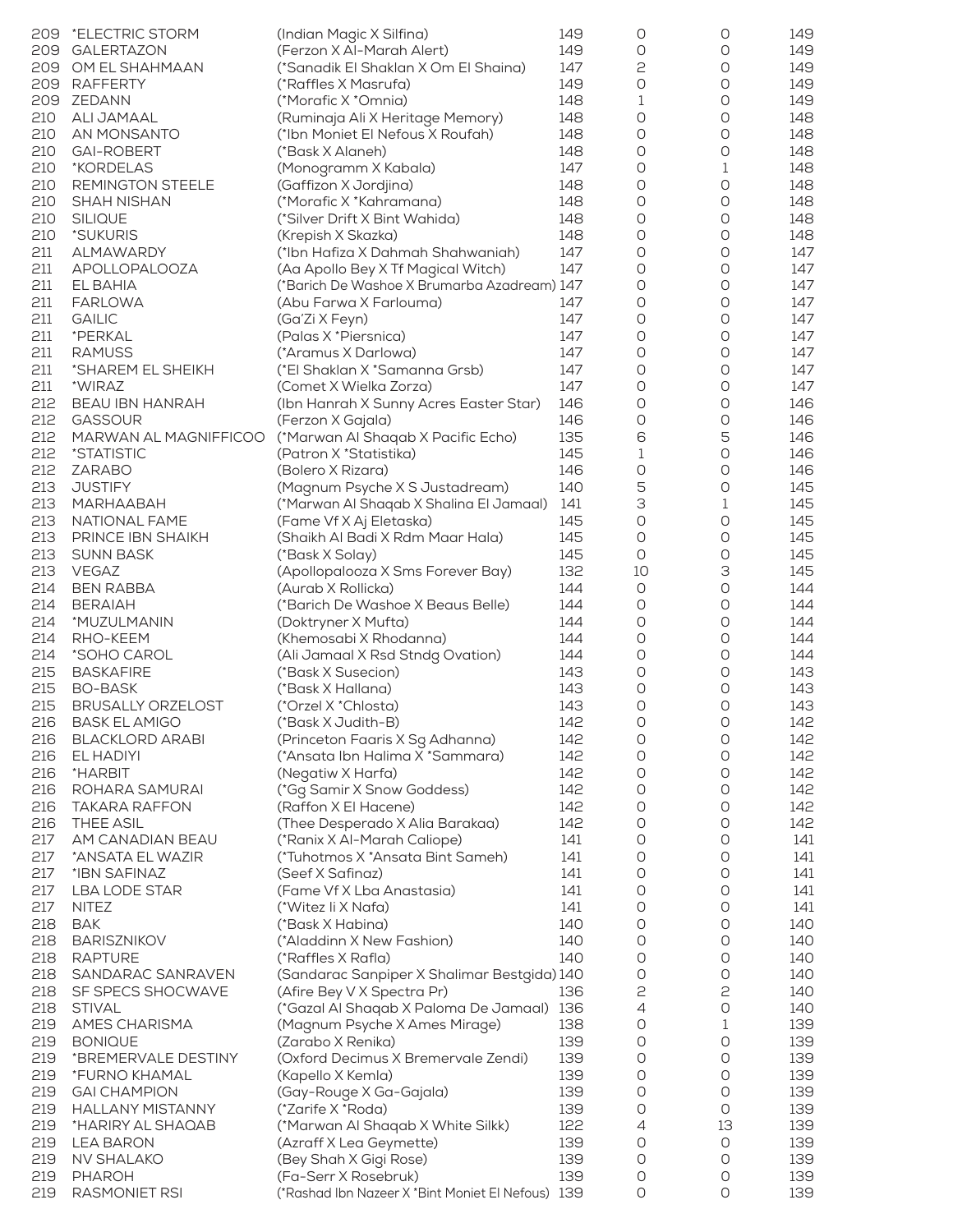| 219 | <b>SOLSTICE</b>                               | (*Salon X*Passionate)                      | 139 | 0          | 0           | 139 |
|-----|-----------------------------------------------|--------------------------------------------|-----|------------|-------------|-----|
| 219 | VIVA LE BASK                                  | (*Bask X *Wieliczka)                       | 139 | 0          | 0           | 139 |
| 219 | ZAR HALLANY                                   | (Hallany Mistanny X Ghazara)               | 139 | 0          | 0           | 139 |
| 220 | AZY                                           | (Azraff X Poppy)                           | 138 | 0          | 0           | 138 |
| 220 | *DAR                                          | (Comet X Darda)                            | 138 | 0          | 0           | 138 |
| 220 | <b>GEYM</b>                                   | (*Raffles X Rageyma)                       | 138 | 0          | O           | 138 |
|     | PHAR                                          |                                            |     |            |             |     |
| 220 |                                               | (Azraff X Garaffa)                         | 138 | 0          | 0           | 138 |
| 221 | <b>MOSRY</b>                                  | (*Morafic X *Sanaaa)                       | 137 | 0          | 0           | 137 |
| 221 | RASEYN GEZAN                                  | (Antezeyn Skowronek X Nadir)               | 137 | 0          | 0           | 137 |
| 222 | ANSATA EL NASRANY                             | (*Ansata Ibn Halima X *Ansata Bint Misr)   | 136 | 0          | 0           | 136 |
|     | 222 BEZATAL                                   | (Bezaleel X Talattaash)                    | 136 | 0          | 0           | 136 |
|     | 222 BLUESPRUCETANZEER                         | (El Hazeer X Blue Spruce Tango)            | 136 | 0          | 0           | 136 |
|     | 222 KHARI                                     | (Khemosabi X Carinosa)                     | 136 | 0          | 0           | 136 |
| 222 | <b>MUSCASTAR</b>                              | (*Muscat X Miss Century)                   | 136 | 0          | 0           | 136 |
| 222 | *NANKIN                                       | (Aswan X *Naina)                           | 136 | 0          | 0           | 136 |
| 223 | <b>DYAKO</b>                                  |                                            | 135 | 0          | 0           | 135 |
|     |                                               | (*Bask X Cytranylla)                       |     |            |             |     |
| 223 | MUJAHID                                       | (Sureyn X *Silver Crystal)                 | 135 | 0          | 0           | 135 |
| 223 | *RASEYN                                       | (Skowronek X Rayya)                        | 135 | 0          | 0           | 135 |
| 223 | *STATUSS                                      | (Topol X Salvia)                           | 135 | 0          | 0           | 135 |
| 224 | *DYSKURS                                      | (Negatiw X Dysputa)                        | 134 | 0          | 0           | 134 |
| 224 | <b>GAI DANIZON</b>                            | (Gai Parada X Ferzona)                     | 134 | 0          | 0           | 134 |
| 224 | <b>GUBLAZON</b>                               | (Ferzon X Gubla)                           | 134 | 0          | 0           | 134 |
| 224 | KAMAL IBN MORAFIC                             | (*Morafic X *Nabilahh)                     | 134 | 0          | 0           | 134 |
| 224 | *LANCERS SAHM                                 | (Sabeel X Aziza)                           | 134 | 0          | 0           | 134 |
| 224 | *NIZZAM                                       | (Rissam X Nezma)                           | 134 | 0          | 0           | 134 |
|     |                                               |                                            |     |            |             |     |
| 224 | PSYTANIUM                                     | (Padrons Psyche X Nv Tiara Bey)            | 128 | 4          | 2           | 134 |
| 224 | <b>SAR FADL HALIM</b>                         | (*Ansata Ibn Halima X Sabrah)              | 134 | O          | 0           | 134 |
| 225 | AAHDIN                                        | (Aah Abu X Dinah)                          | 133 | 0          | O           | 133 |
| 225 | *AL AYAL AA                                   | (Al Ayad X The Vision Hg)                  | 90  | 37         | 6           | 133 |
| 225 | AM GOOD OLDBOY                                | (Am Sea Captain X Am Tis Beverlie)         | 130 | 2          | 1           | 133 |
| 225 | <b>BAY SUSAYN</b>                             | (Bay-Abi X Bint Rhamin)                    | 133 | O          | 0           | 133 |
|     | 225 EL HALIMAAR                               | (*Ansata Ibn Halima X Rdm Maar Hala)       | 133 | 0          | 0           | 133 |
|     | 225 OPALO                                     | (*Barich De Washoe X Brumarbas Jewell) 133 |     | 0          | 0           | 133 |
| 225 | SEEQO                                         | (Kj Jordgee Boy X Marqeza)                 | 133 | 0          | 0           | 133 |
| 225 |                                               |                                            | 133 | 0          | 0           | 133 |
|     | SHOWKAYCE                                     | (Fame Vf X Kay)                            |     |            |             |     |
|     | 226 AH GALLANT                                | (*El Paso X *Gonina)                       | 132 | 0          | 0           | 132 |
|     | 226 ARIA IMPRESARIO                           | (*Marwan Al Shaqab X Gc Echlectica)        | 119 | 5          | 8           | 132 |
|     | 226 ARMAGNAC                                  | (*Aladdinn X Grenedyne)                    | 132 | O          | O           | 132 |
|     | 226 BAGDAD                                    | (Desmoin X *Azja Iv)                       | 132 | 0          | 0           | 132 |
|     | 226 ELAZRAFF                                  | (Azraff X Galikisa)                        | 132 | 0          | 0           | 132 |
|     | 226 FLAMING STREAK                            | (Ibn Kontiki X Flaming Emotion)            | 132 | 0          | 0           | 132 |
|     | 226 ML MOSTLY PADRON                          | (Padrons Psyche X Hs Mostly)               | 130 | 2          | $\bigcirc$  | 132 |
| 226 | PHP AZAAD                                     | (Rapport X Azala)                          | 132 | 0          | 0           | 132 |
| 226 | *POGROM                                       | (Or Marc X Petla)                          | 129 | 2          | $\mathbf 1$ | 132 |
|     | RAMSES ES SHAMS                               |                                            | 132 | 0          | 0           | 132 |
| 226 |                                               | (*Asadd X *Ramses Nefer Tari)              |     |            |             |     |
| 226 | <b>SUREYN</b>                                 | (*Raseyn X *Crabbet Sura)                  | 132 | O          | 0           | 132 |
| 227 | AM COUNT RAFLA                                | (*Count Dorsaz X Al-Marah Bint Rafla)      | 131 | 0          | $\bigcirc$  | 131 |
| 227 | AMIR IBN SHAMAH                               | (*Morafic X *Shamah)                       | 131 | 0          | 0           | 131 |
| 227 | *BARBAADOS                                    | (*Bandos Pasb X *Bajkaa)                   | 131 | 0          | 0           | 131 |
| 227 | <b>BEY ARROGANCE</b>                          | (Bey Shah X Starbird)                      | 131 | 0          | 0           | 131 |
| 227 | *CZEREMOSZ                                    | (Elf X Czatanoga)                          | 131 | O          | 0           | 131 |
| 227 | *DERWISZ                                      | (Comet X*Daszawa)                          | 131 | $\bigcirc$ | $\bigcirc$  | 131 |
| 227 | <b>KYD BASK</b>                               | (*Bask X *Saletra)                         | 131 | 0          | 0           | 131 |
| 227 | *L A KARAT                                    | (Wh Justice X L A Kalahari)                | 130 | 0          | 1           | 131 |
|     |                                               |                                            | 131 |            | 0           | 131 |
| 227 | *LEWISFIELD MAGIC                             | (Indian Magic X * Michelia)                |     | 0          |             |     |
| 227 | *MOATASIM                                     | (*Sultann X Neamat)                        | 131 | O          | $\bigcirc$  | 131 |
| 227 | *ORASHAN                                      | (*Messaoud X Ora)                          | 131 | $\bigcirc$ | $\bigcirc$  | 131 |
| 228 | *EMANOR                                       | (*Wojslaw X Emanacja)                      | 130 | $\bigcirc$ | $\bigcirc$  | 130 |
| 228 | <b>FAN TASTIK</b>                             | (*Nariadni X Fantasia Drift)               | 130 | $\bigcirc$ | $\bigcirc$  | 130 |
| 228 | LION OF JUDAH                                 | (Al Barif X Reelmahr)                      | 130 | 0          | 0           | 130 |
| 228 | <b>TRADITIO</b>                               | (Gdansk X Halali Tamarisk)                 | 130 | 0          | 0           | 130 |
| 229 | AARAF                                         | (*Raffles X Aarah)                         | 129 | $\bigcirc$ | $\bigcirc$  | 129 |
| 229 | *CZORTAN                                      | (Czort X *Mortissa)                        | 129 | $\bigcirc$ | 0           | 129 |
| 229 | *ENOSS                                        | (*Bandos Pasb X *Enora)                    | 129 | 0          | $\bigcirc$  | 129 |
| 229 |                                               |                                            | 129 |            | 0           |     |
|     | <b>GUARNTEED</b>                              | (*El Paso X *Gdynia)                       |     | 0          |             | 129 |
| 229 | <b>ISLAMORADA</b>                             | (*Bask X Sx Symphonette)                   | 129 | 0          | $\bigcirc$  | 129 |
| 229 | LLANO GRANDE CONQUISTADOR (Raffi X Scheraffa) |                                            | 129 | 0          | 0           | 129 |
| 229 | MS BAQUERO                                    | (*Bask X Bandy)                            | 126 | 2          | 1           | 129 |
| 229 | ROYAL STORM                                   | (Ferseyn X Bint Sahara)                    | 129 | 0          | 0           | 129 |
| 230 | *DAALDA EPIRUS                                | (Gwarny X Etola)                           | 128 | 0          | 0           | 128 |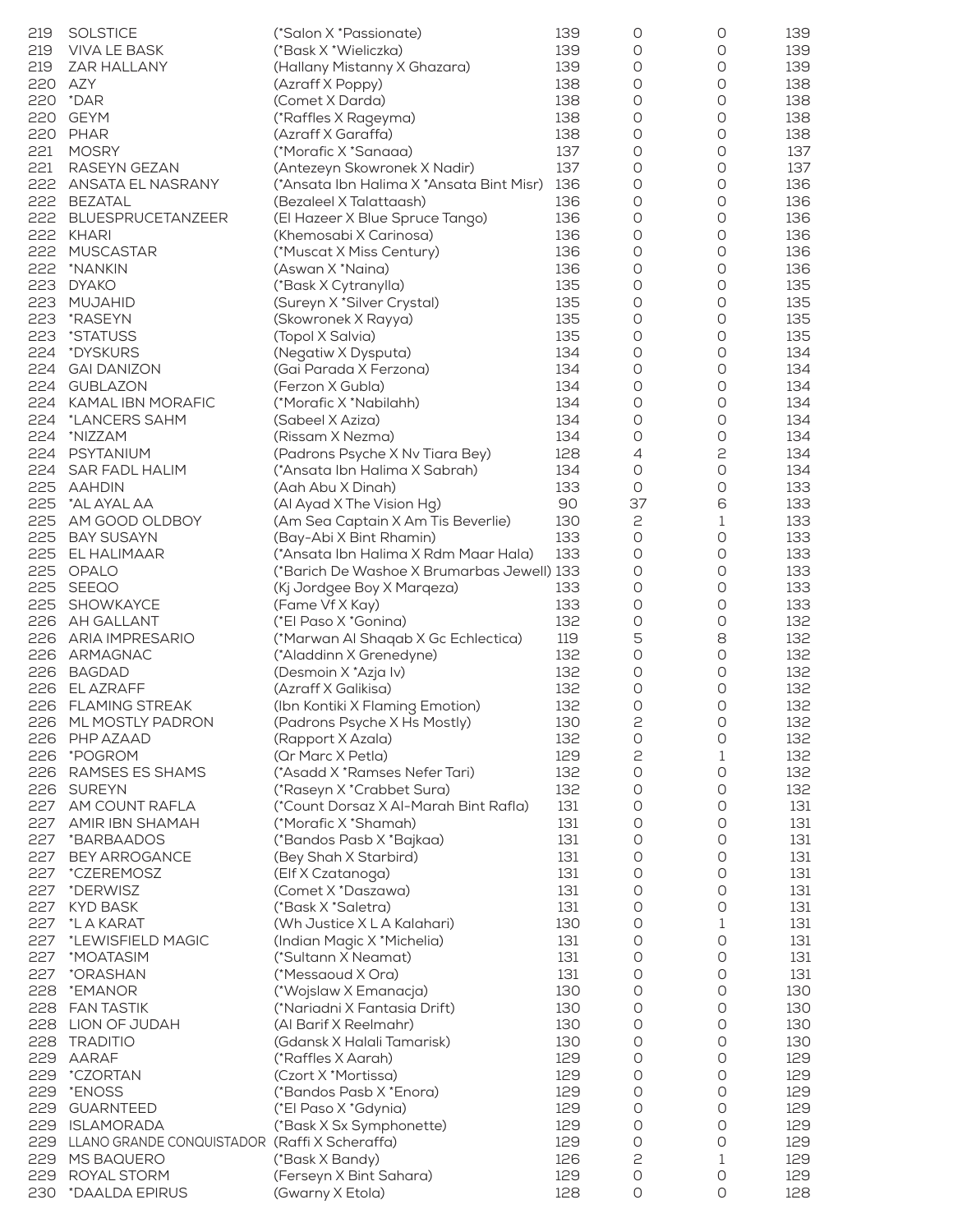| 230 | PANAMA PAKISTAN        | (*Bask X Sunny Acres Papaya)                     | 128 | 0                   | 0                   | 128 |
|-----|------------------------|--------------------------------------------------|-----|---------------------|---------------------|-----|
| 230 | <b>PULQUE</b>          | (Skorage X Rohanna)                              | 128 | 0                   | 0                   | 128 |
| 230 | <b>RADIO</b>           | (Ferzon X Radiant)                               | 128 | 0                   | O                   | 128 |
| 230 | <b>ROAYAS</b>          | (Roabrah X Rasoulma)                             | 128 | 0                   | O                   | 128 |
|     |                        |                                                  |     |                     |                     |     |
| 230 | <b>STARBASK</b>        | (*Bask X Star Of Century)                        | 128 | O                   | O                   | 128 |
| 230 | SUR-KNIGHT             | (Sureyn X Carmencita)                            | 128 | O                   | 0                   | 128 |
| 231 | AN MAGNO               | (*An Malik X Cc Montessa)                        | 127 | 0                   | O                   | 127 |
| 231 | <b>BAMBY</b>           | (*Raffles X Bambina)                             | 127 | O                   | 0                   | 127 |
| 231 | <b>BOMARC</b>          | (*Bask X *Boltonka)                              | 127 | 0                   | 0                   | 127 |
| 231 | MONIET EL NAFIS        | (*Ibn Moniet El Nefous X *Hoyeda)                | 127 | 0                   | O                   | 127 |
| 231 | MR MAC                 | (The Real Mccoy X Farella)                       | 127 | 0                   | 0                   | 127 |
|     |                        |                                                  |     |                     |                     |     |
| 231 | SHAMRUK                | (*Ibn Hafiza X *Bint Maisa El Saghira)           | 127 | 0                   | 0                   | 127 |
| 231 | <b>SKORHAF</b>         | (Skorage X Hafaz Hawater)                        | 127 | O                   | O                   | 127 |
| 232 | <b>ARMANIFC</b>        | (Eternety X Aires Bey)                           | 126 | 0                   | $\circlearrowright$ | 126 |
| 232 | <b>BISTAN</b>          | (Mahabba X Gida)                                 | 126 | O                   | O                   | 126 |
| 232 | <b>CEASE FIRE</b>      | (*Bask X Kj Royal Emerald)                       | 125 | 1                   | 0                   | 126 |
| 232 | *HALYCON               | (Patron X Badja)                                 | 126 | 0                   | O                   | 126 |
| 232 | <b>IBN RAFFON</b>      | (Raffon X Galicia)                               | 126 | 0                   | 0                   | 126 |
|     |                        |                                                  |     |                     |                     |     |
| 232 | *KHOUROS               | (Plakat X Chantal)                               | 126 | O                   | O                   | 126 |
| 232 | LE BASK                | (*Bask X Hanoum)                                 | 126 | 0                   | O                   | 126 |
| 232 | MAJOR MAC V            | (Maclintock V X Majors Tiffany Ga)               | 86  | 20                  | 20                  | 126 |
| 232 | RAADIN INSHALLA        | (*Ansata Ibn Halima X Allah Ateyyah)             | 126 | O                   | O                   | 126 |
| 233 | DESERT HEAT VF         | (Fame Vf X Mca Matilda Bay)                      | 125 | 0                   | 0                   | 125 |
| 233 | *FAKHER EL DIN         |                                                  | 125 | 0                   | O                   | 125 |
|     |                        | (Nazeer X Moniet El Nefous)                      |     |                     |                     |     |
| 233 | <b>GALLANT FASHION</b> | (Ferzon X Ala-Arabi Tirzah)                      | 125 | O                   | 0                   | 125 |
| 233 | *HARACZ                | (Palas X *Harmonia Pasb)                         | 125 | 0                   | 0                   | 125 |
| 233 | *MONOKL                | (Nabeg X Margaritka)                             | 125 | O                   | O                   | 125 |
| 233 | PRINCE EBONY           | (Sa Zarka X Gaydora)                             | 125 | 0                   | O                   | 125 |
| 233 | <b>WELL CHOSEN</b>     | (*Aladdinn X Basks Delight)                      | 125 | 0                   | O                   | 125 |
| 234 | AK EL MAALOUF          | (*Ibn Moniet El Nefous X Maarena)                | 124 | 0                   | O                   | 124 |
|     |                        |                                                  |     |                     |                     |     |
| 234 | ANSATA ABBASPASHA      | (*Ansata Ibn Halima X *Ansata Bint Mabrouka) 124 |     | 0                   | 0                   | 124 |
| 234 | <b>FADJEYN</b>         | (Fadjur X Surra)                                 | 124 | $\circlearrowright$ | $\circlearrowright$ | 124 |
| 234 | <b>FINZAK</b>          | (Bak X Miss Finzon)                              | 124 | O                   | O                   | 124 |
| 234 | *GAYPOLKA              | (*Pietuszok X *Caliope)                          | 124 | $\circlearrowright$ | $\circlearrowright$ | 124 |
| 234 | <b>KHARBEN</b>         | (Ben Bask X Khara Mia Mine)                      | 124 | O                   | O                   | 124 |
| 234 | OFW MAGIC WAN          | (*Marwan Al Shaqab X Magna Prelude)              | 122 | 1                   | 1                   | 124 |
|     |                        |                                                  |     |                     |                     |     |
| 234 | PETIT JEAN             | (Garene X Marza)                                 | 124 | $\circlearrowright$ | $\circlearrowright$ | 124 |
| 235 | <b>CASS OLE</b>        | (Al-Marah Cassanova X La Bahia)                  | 123 | O                   | O                   | 123 |
| 235 | *DESPEKT               | (*Probat X *Dysputa)                             | 123 | 0                   | O                   | 123 |
| 235 | LEGENDARY NAHDAAN      | (Shaikh Al Badi X Debonette)                     | 123 | O                   | O                   | 123 |
| 235 | <b>LINE DANCER</b>     | (Burning Sand X San Lou Tyrosa)                  | 122 | 0                   | 1                   | 123 |
|     | 235 *MIRZAZ            | (*Naborr X Mira)                                 | 123 | 0                   | O                   | 123 |
| 235 | NV CONGO               | (Bey Shah X Lady Tornado)                        | 123 | 0                   | 0                   | 123 |
|     |                        |                                                  |     |                     |                     |     |
| 235 | *RAFFLES               | (Skowronek X * Rifala)                           | 123 | 0                   | O                   | 123 |
| 236 | <b>AIKON</b>           | (Negatraz X *Aikana)                             | 122 | 0                   | O                   | 122 |
| 236 | <b>BASKFIBIA</b>       | (*Bask X *Amfibia)                               | 122 | 0                   | O                   | 122 |
| 236 | <b>BAY DUBONNET</b>    | (Bay El Bey X Ray-Dor Girada)                    | 122 | O                   | O                   | 122 |
| 236 | <b>GAI MARQUIS</b>     | (Ferzon X Gali-Croix)                            | 122 | O                   | O                   | 122 |
| 237 | *ESSAUL                | (Comet X Ela)                                    | 121 | 0                   | O                   | 121 |
|     | <b>GG EL SUDAN</b>     |                                                  | 121 | O                   | O                   |     |
| 237 |                        | (Ansata Ibn Sudan X Bint Jubilema)               |     |                     |                     | 121 |
| 237 | <b>HANRAFF</b>         | (*Raffles X Chrallah)                            | 121 | 0                   | 0                   | 121 |
| 237 | K A CZUBUTHAN          | (Brusally Orzelost X Chambray)                   | 121 | $\circlearrowright$ | $\circlearrowright$ | 121 |
| 237 | *PIECHUR               | (Banat X *Pierzeja)                              | 121 | 0                   | O                   | 121 |
| 237 | PIMLICO RCA            | (Thee Desperado X *Bint Bint Jamil)              | 118 | 2                   | 1                   | 121 |
| 237 | <b>SAHARA PRINCE</b>   | (The Real Mccoy X Sahara Queen)                  | 121 | $\circlearrowright$ | $\circlearrowright$ | 121 |
| 237 | TF PSYMREEKHE          |                                                  | 118 | 2                   | 1                   | 121 |
|     |                        | (Psymadre X Lappes Mreekhie)                     |     |                     |                     |     |
| 238 | AL NAHR MONTEGO        | (*Ibn Moniet El Nefous X Bint Fada)              | 120 | $\circlearrowright$ | $\circlearrowright$ | 120 |
| 238 | *AL NAHR MONTEGO       | (*Ibn Moniet El Nefous X Bint Fada)              | 120 | O                   | O                   | 120 |
| 238 | CABLE COWBOY           | (*Bandos Pasb X *Fantastka)                      | 120 | O                   | O                   | 120 |
| 238 | <b>COMAR REGAL</b>     | (Ferzon X Rafleymaz)                             | 120 | O                   | O                   | 120 |
| 238 | <b>DAAREYN</b>         | (*Raseyn X Raad)                                 | 120 | 0                   | O                   | 120 |
| 238 | POMONA AHMEN           | (*Raseyn X *Nakkla)                              | 120 | $\circlearrowright$ | 0                   | 120 |
|     |                        |                                                  |     |                     |                     |     |
| 238 | SHALIMAR GIDASON       | (Shalimar Flaraff X Shalimar Gida)               | 120 | 0                   | O                   | 120 |
| 238 | <b>TAH ZAMAN</b>       | (Ansata Shah Zaman X Ro Murtah)                  | 120 | 0                   | O                   | 120 |
| 239 | <b>FIREDANSE</b>       | (Gdansk X Halali Fiesta)                         | 119 | O                   | O                   | 119 |
| 239 | <b>HIGHLAND FLING</b>  | (*Bask X Serenade)                               | 119 | 0                   | 0                   | 119 |
| 239 | MILLENNIUM LOA         | (Bucharest V X Barbary Rose Vf)                  | 119 | O                   | O                   | 119 |
| 239 | *NUMAA                 | (Jaguay X Estiba)                                | 119 | O                   | O                   | 119 |
| 239 | <b>RAKAFIX</b>         | (*Serafix X Surrab)                              | 119 | 0                   | 0                   | 119 |
|     |                        |                                                  |     |                     |                     |     |
| 239 | *SALON                 | (Negatiw X Sonata)                               | 119 | O                   | O                   | 119 |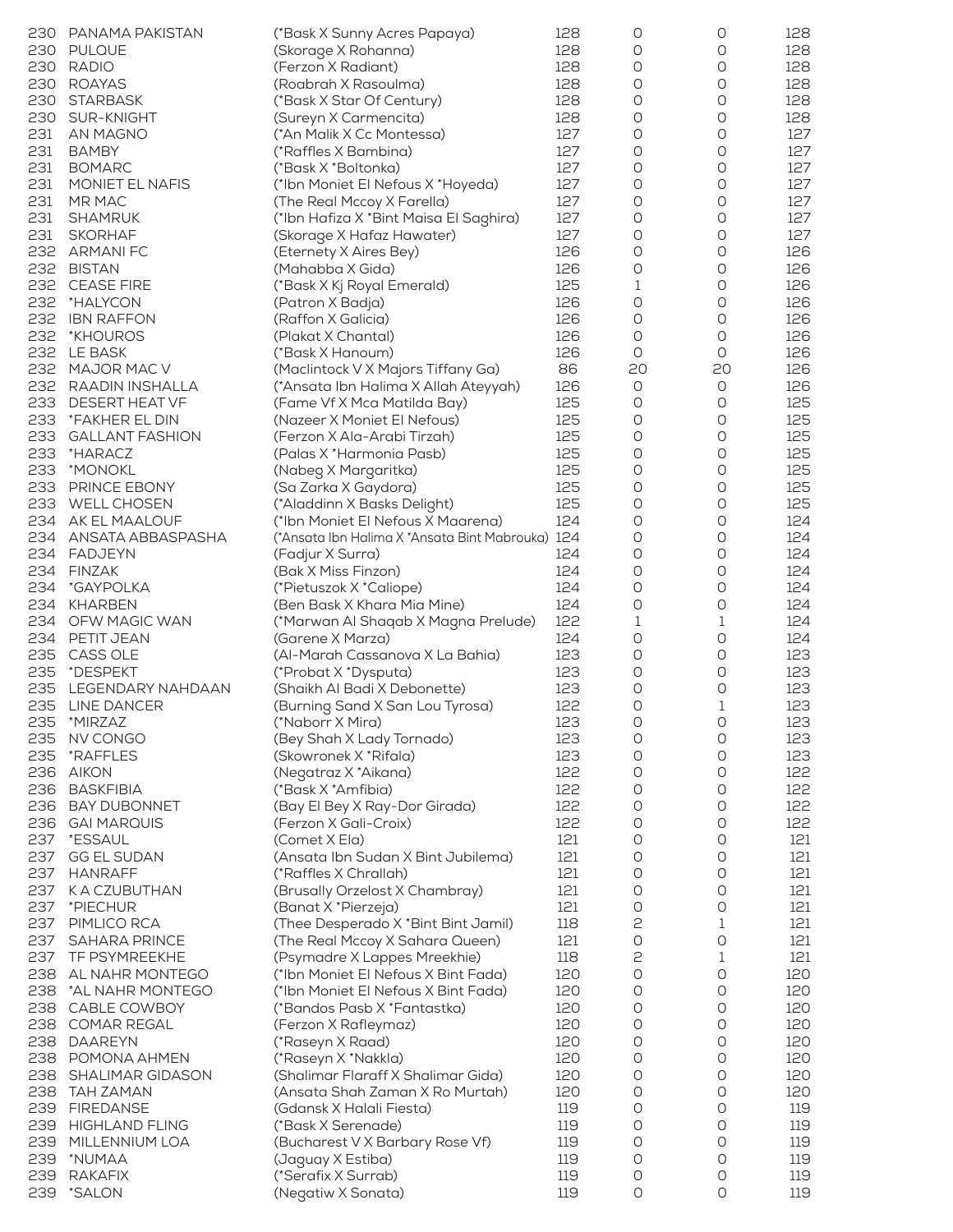| 240 | ABU BAHA                | (Abu Farwa X Surrab)                  | 118 | 0          | 0           | 118 |
|-----|-------------------------|---------------------------------------|-----|------------|-------------|-----|
| 240 | ANDREANOV               | (Negatraz X *Andorra)                 | 118 | 0          | 0           | 118 |
| 240 | <b>AURAB</b>            | (Aulani X Rabna)                      | 118 | 0          | 0           | 118 |
| 240 | <b>BASKHEMO</b>         | (*Bask X Khara Mia)                   | 118 | 0          | 0           | 118 |
|     |                         |                                       |     |            |             |     |
| 240 | DREAMCATCHER SMF        | (Bb Thee Renegade X Shaia)            | 118 | 0          | 0           | 118 |
| 240 | <b>NAIBN MONIET</b>     | (*Ibn Moniet El Nefous X Roufah)      | 118 | 0          | 0           | 118 |
| 240 | <b>RG GABRIEL</b>       | (Alcibiades X Rg Sherifa)             | 118 | 0          | 0           | 118 |
| 241 | *AL-MARAH IBN ORAN      | (Oran X *Radeyra)                     | 117 | O          | 0           | 117 |
| 241 | ANSATA EL REYHAN        | (Ansata Ibn Sudan X Sabrah)           | 117 | 0          | 0           | 117 |
| 241 | *BAJDAK                 | (Comet X Bajdara)                     | 117 | 0          | 0           | 117 |
| 241 | <b>IMPERIAL IMPEROR</b> | (Ansata Imperial X Imperial Mistry)   | 117 | 0          | 0           | 117 |
| 241 | KELLO-GWALOR            | (*Gwalior X Sanibel)                  | 117 | 0          | 0           | 117 |
| 241 | <b>MIKADO</b>           | (Bay-Abi X *Naganka)                  | 117 | 0          | 0           | 117 |
|     |                         |                                       |     |            |             |     |
| 241 | MONTANA FIRENZE         | (Ajman Moniscione X Fabrices Destiny) | 111 | 5          | 1           | 117 |
| 241 | <b>NILOJ</b>            | (Surran X Surra)                      | 117 | 0          | 0           | 117 |
| 241 | PALISSANDRE             | (Bey Shah X Kheanna Rose)             | 117 | 0          | 0           | 117 |
| 241 | <b>PISTOLEERO</b>       | (Gamaar X Bint Gesakkla)              | 117 | 0          | 0           | 117 |
| 241 | RAMSES LATIF            | (*Ramses Fayek X *Ramses Wafeya)      | 117 | 0          | 0           | 117 |
| 241 | <b>REVELRY</b>          | (Aaf Kaset X Boh Romance)             | 117 | 0          | 0           | 117 |
| 241 | <i>*SASAKI</i>          | (Nagasaki X *Safia)                   | 117 | 0          | 0           | 117 |
| 242 | <b>BOLERO</b>           | (*Witez li X Nafalla)                 | 116 | 0          | 0           | 116 |
| 242 | <b>GALAN</b>            |                                       | 116 | 0          | 0           | 116 |
|     |                         | (Abu Farwa X Saadi)                   |     |            |             |     |
| 242 | *HEDARR                 | (Amrulla X Mahmouda)                  | 116 | 0          | 0           | 116 |
| 242 | LOVE POTIENT            | (Bomarc X Fasination)                 | 116 | 0          | 0           | 116 |
| 242 | <b>MAALIK</b>           | (*Morafic X *Omnia)                   | 116 | 0          | 0           | 116 |
| 242 | <b>MISHAAH</b>          | (Jk Spartan X Mistral Bey)            | 116 | 0          | 0           | 116 |
| 242 | *PARYS EL JAMAAL        | (Ali Jamaal X Ff Pavielle)            | 116 | 0          | 0           | 116 |
| 242 | SUREYN-SUPREME          | (Sureyn X Tuwaisan)                   | 116 | 0          | 0           | 116 |
| 242 | THE HEADLINER           | (Bask Flame X Bajkora)                | 116 | 0          | 0           | 116 |
| 243 | AL-MARAH ERKA           | (Al-Marah El Hezzez X Egypt)          | 115 | 0          | 0           | 115 |
|     |                         |                                       |     |            |             |     |
| 243 | AZRHAND                 | (Azraff X Handeyna)                   | 115 | 0          | 0           | 115 |
| 243 | <b>BASK ABTAL</b>       | (*Bask X Rapsette)                    | 115 | 0          | 0           | 115 |
| 243 | EL REATA FARAF          | (Fa-Rousse X Esperanzo Rafloa)        | 115 | 0          | 0           | 115 |
| 243 | <b>EL RISAAN</b>        | (*Morafic X *Omayma)                  | 115 | 0          | 0           | 115 |
| 243 | *ESCUDO                 | (Kord X Eskapada)                     | 115 | 0          | 0           | 115 |
| 243 | *FIGUROSO               | (Tabal X Bahia li)                    | 115 | 0          | $\bigcirc$  | 115 |
| 243 | <b>FIREBRAND</b>        | (*Bask X Lakshmi)                     | 115 | 0          | 0           | 115 |
| 243 | <b>GULASTRA</b>         | (*Astraled X Gulnare)                 | 115 | 0          | 0           | 115 |
|     | <b>IBN EL MAREEKH</b>   |                                       | 115 | 0          | 0           |     |
| 243 |                         | (*El Mareekh X Bint Deenaa)           |     |            |             | 115 |
| 243 | YATHAAMAR               | (Tirs X Raada)                        | 115 | 0          | 0           | 115 |
| 244 |                         | (X)                                   | 114 | 0          | 0           | 114 |
|     | 244 DW BASKAL           | (*Bask X Alouma)                      | 114 | $\bigcirc$ | $\bigcirc$  | 114 |
| 244 | *GANGES                 | (Monogramm X *Garonna)                | 114 | 0          | 0           | 114 |
| 244 | *IBN NEGATIW            | (Negatiw X *Satyra)                   | 114 | 0          | 0           | 114 |
| 244 | KHARIBE                 | (Khemosabi X Carinosa)                | 114 | O          | 0           | 114 |
| 244 | RAQUIN RA               | (Theegyptianprince X Ak Zafira)       | 114 | 0          | 0           | 114 |
|     |                         |                                       |     |            |             |     |
| 244 | ROCHAMBEAU              | (*Bask X Rapsette)                    | 114 | 0          | 0           | 114 |
| 244 | <b>SAMS FERRARI</b>     | (Gdansk X El Wicu Felicia)            | 114 | 0          | 0           | 114 |
| 244 | <b>SPARK</b>            | (Gdansk X Arista Blanca)              | 113 | 1          | 0           | 114 |
| 244 | SUR-PATT                | (Sur-Lancelot X Sura Raney)           | 114 | 0          | 0           | 114 |
| 244 | *TINIAN                 | (Negatiw X *Tryncza)                  | 114 | 0          | $\mathsf O$ | 114 |
| 244 | ZARR-HASSAN             | (Gazarr X Belleza)                    | 114 | 0          | 0           | 114 |
| 245 | ANTEZEYN SKOWRONEK      | (Abu Farwa X Sharifa)                 | 113 | 0          | 0           | 113 |
| 245 | *ELLORUS                | (*Krezus X Ellora)                    | 113 | 0          | 0           | 113 |
|     |                         |                                       |     |            |             |     |
| 245 | HV BEAU DESTINY         | (Aza Destiny X Wildrose Sabreena)     | 113 | 0          | 0           | 113 |
| 245 | <b>JRB KASIM</b>        | (Hillcrest Daffato X Su Tamra)        | 113 | 0          | O           | 113 |
| 245 | LH MON AMI              | (Bay Image X Zontes)                  | 113 | 0          | 0           | 113 |
| 245 | SANDARAC SANPIPER       | (Shalimar Tarde X Shalimar Mitseeah)  | 113 | 0          | 0           | 113 |
| 245 | <b>SIR VICTOR</b>       | (Gay-Rouge X Gai Gay Victory)         | 113 | 0          | 0           | 113 |
| 246 | ANSATA EL ARABI         | (*Ansata Ibn Halima X Maarqada)       | 112 | 0          | 0           | 112 |
| 246 | *CHNDAKA                | (Dormane Sbfar X Malika Fontenay)     | 112 | O          | O           | 112 |
| 246 | FA-RAJAH                | (Fadjur X Pomona Avesta)              | 112 | 0          | 0           | 112 |
|     |                         |                                       |     | 0          | 0           |     |
| 246 | <b>GAZAB</b>            | (Gaizon X Gali-Phan)                  | 112 |            |             | 112 |
| 246 | <b>HESA ZEE</b>         | (Xenophonn X Somthing Special)        | 110 | 2          | 0           | 112 |
| 246 | <b>IBN KONTIKI</b>      | (Kontiki X Rajilita Ku)               | 112 | 0          | 0           | 112 |
| 246 | <b>IMTAARIF</b>         | (Imperial Imdal X Taarifa)            | 112 | O          | O           | 112 |
| 246 | <b>MS RAFIQ</b>         | (Gdansk X Dahna Malika)               | 112 | 0          | 0           | 112 |
| 246 | <b>REZORT</b>           | (Gazort X Inca Legend)                | 112 | 0          | 0           | 112 |
| 246 | *SAROUKH                | (Ibn Maisa X Set El Dar)              | 112 | 0          | 0           | 112 |
| 246 | SHALIMAR PIMA           | (Winraff X Shalimar Pia)              | 112 | 0          | 0           | 112 |
|     |                         |                                       |     |            |             |     |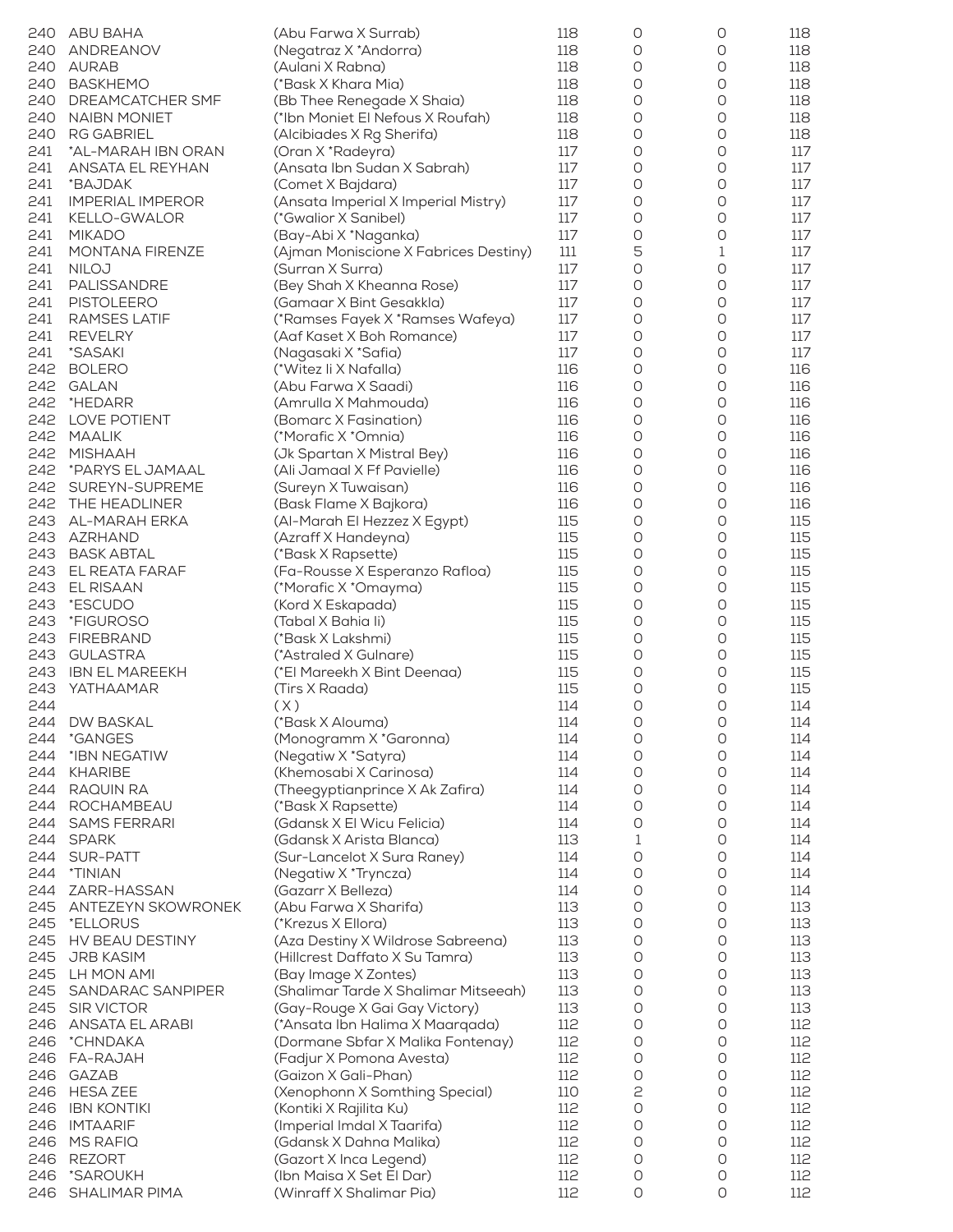| 246 | <b>SHER KAHN</b>       | (Negatraz X Bajalee)                 | 112 | 0                   | 0                   | 112 |
|-----|------------------------|--------------------------------------|-----|---------------------|---------------------|-----|
| 246 | <b>SSHAMELESS</b>      | (Fame Vf X Armira)                   | 112 | 0                   | 0                   | 112 |
| 246 | SUR-FADJOLIN           | (Fadjur X Suralita)                  | 112 | O                   | 0                   | 112 |
| 247 | *ALA CROIXNOIRE        | (Tidjani Frsb X Okie Du Cassou)      | 111 | O                   | O                   | 111 |
| 247 | <b>BASKO</b>           | (*Bask X Mala)                       | 111 | 0                   | $\circlearrowright$ | 111 |
| 247 | <b>EXXALT</b>          | (*Excalibur Ea X Vesperra)           | 54  | 39                  | 18                  | 111 |
| 247 | <b>KUBAISHAN</b>       | (Rossdin X Gran Via)                 | 111 | 0                   | $\bigcirc$          | 111 |
| 247 | LIMAZAR                | (*Ansata Ibn Halima X Czarka)        | 111 | $\circlearrowright$ | $\circlearrowright$ | 111 |
| 247 | <b>NAFIX</b>           | (*Serafix X Nabiya)                  | 111 | O                   | O                   | 111 |
| 247 | *NAIVNYI               | (Arax X Norka)                       | 111 | 0                   | 0                   | 111 |
| 247 | *PROCENT               | (Aswan X Panel)                      | 111 | O                   | O                   | 111 |
| 247 | <b>RAMSES RASUL</b>    | (*Ramses Fayek X *Ramses Sadaka)     | 111 | 0                   | 0                   | 111 |
| 247 | <b>RAPPORT</b>         | (Wasl Raffles X Azala)               | 111 | 0                   | 0                   | 111 |
| 247 | ROL INTENCYTY          | (Out Of Cyte X Intensive Qca)        | 108 | 2                   | 1                   | 111 |
| 247 | <b>SO KET</b>          | (Sotep X Anuket)                     | 111 | $\circlearrowright$ | $\circlearrowright$ | 111 |
| 247 | <b>UTEZ</b>            | (*Witez li X Musika)                 | 111 | $\circlearrowright$ | O                   | 111 |
| 248 |                        | (X)                                  | 110 | $\bigcirc$          | $\bigcirc$          | 110 |
| 248 | A JAKARTA              | (*Jullyen El Jamaal X Gai Schara)    | 109 | 1                   | $\bigcirc$          | 110 |
| 248 | *ARBIL                 | (Banat X Arba)                       | 110 | $\circlearrowright$ | O                   | 110 |
| 248 | <b>AZSHER</b>          | (Azraff X Sherrind)                  | 110 | O                   | O                   | 110 |
| 248 | BY GOLLY               | (Juan De Shawn X Molly-R)            | 110 | 0                   | O                   | 110 |
| 248 | *CARYCYN               | (Comet X Cerekiew)                   | 110 | 0                   | 0                   | 110 |
| 248 | <b>FERSHA</b>          | (Ferseyn X Sha-Ira)                  | 110 | $\circlearrowright$ | $\bigcirc$          | 110 |
| 248 | <b>HAL GIBBY</b>       | (*Hal Gazal X G-Amaka)               | 110 | O                   | $\circlearrowright$ | 110 |
| 248 | LE DEZ                 | (*Bask X Sey Cherie)                 | 110 | O                   | $\circlearrowright$ | 110 |
| 248 | MFA MAREEKH AMIR       | (*El Mareekh X Mfa Monien)           | 110 | O                   | O                   | 110 |
| 248 | <b>SERAJ</b>           | (*Serafix X *Silver Crystal)         | 110 | 0                   | 0                   | 110 |
| 249 | ACE RAFF-GARE          | (Garaff X Allerria)                  | 109 | $\circlearrowright$ | $\bigcirc$          | 109 |
| 249 | JDAR BARI BRITA        | (*Barich De Washoe X *Palabrita)     | 109 | O                   | O                   | 109 |
| 249 | <b>MAAR BAAROU</b>     | (Maar-Rab X Baaroufette)             | 109 | O                   | O                   | 109 |
| 249 | <b>NATEZ</b>           | (*Witez li X Nafalla)                | 109 | 0                   | O                   | 109 |
| 249 | *PADRE                 | (Garbo X Yuca)                       | 109 | 0                   | 0                   | 109 |
| 249 | <b>RS ROSHI</b>        | (Komsul X Atilou)                    | 109 | $\bigcirc$          | $\bigcirc$          | 109 |
| 250 | CR KIYEV               | (*Muscat X Cr Angel Mist)            | 106 | 2                   | O                   | 108 |
| 250 | <b>EL GATO</b>         | (Ferseyn X El Sikada)                | 108 | $\circlearrowright$ | $\bigcirc$          | 108 |
| 250 | HILLCRESTS TISHAMBA    | (Tisaan X Al-Marah Shamba)           | 108 | O                   | O                   | 108 |
| 250 | <b>IVANHOE TSATAN</b>  | (*Czortan X Hillcrests Bint Tsatyr)  | 108 | 0                   | 0                   | 108 |
| 250 | *KADOR DE BLAZIET      | (Tidjani Sbfar X Blika Du Moulon)    | 104 | 3                   | 1                   | 108 |
| 250 | KHAZZAN                | (Negatraz X Bajalee)                 | 108 | O                   | O                   | 108 |
| 250 | MAJESTIC BEY           | (Bey Shah X Amadaleh)                | 108 | O                   | O                   | 108 |
| 250 | *MAMELUCK              | (Hadban Enzahi X Moheba li)          | 108 | O                   | O                   | 108 |
| 250 | <b>QAHTAHN</b>         | (Ruminaja Fayez X Moniet Bint Sabah) | 108 | $\bigcirc$          | $\bigcirc$          | 108 |
| 250 | <b>RAHMOUN</b>         | (Rahas X Mounigha)                   | 108 | 0                   | $\bigcirc$          | 108 |
| 250 | RAY DOR ECHO           | (Aladdinn Echo X Ray-Dor Galigai)    | 108 | O                   | O                   | 108 |
| 250 | <b>SCAPA</b>           | (*Mishaal Hp X Erie Anna)            | 107 | 1                   | 0                   | 108 |
| 250 | <b>SENEYN</b>          | (Ferseyn X Allaseyna)                | 108 | 0                   | O                   | 108 |
| 251 | *ABDULLAHHH            | (Patron X Psikhea)                   | 107 | 0                   | 0                   | 107 |
| 251 | BF RAGEYMAZON          | (Ferzon X Gai-Ga-Rageyma)            | 107 | 0                   | 0                   | 107 |
| 251 | *DEFICYT               | (Algomej X Dewiza)                   | 107 | 0                   | O                   | 107 |
| 251 | DIAMOND PADRON         | (*Padron X Diamond Tsue)             | 107 | 0                   | $\bigcirc$          | 107 |
| 251 | *DUNAJEC               | (Branibor X Dyska)                   | 107 | 0                   | O                   | 107 |
| 251 | ET CROWN PRINCE        | (Theegyptianprince X Rdm Maar Hala)  | 107 | 0                   | 0                   | 107 |
| 251 | <b>FANTASTIQ</b>       | (*Bask X Halali Fantasia)            | 107 | 0                   | 0                   | 107 |
| 251 | <b>IMPERIAL BAAREZ</b> | (Pva Kariim X Bb Ora Kalilah)        | 106 | 1                   | O                   | 107 |
| 251 | KJ SERAGEORGE          | (*Karadjordje X Serafilia)           | 107 | 0                   | 0                   | 107 |
| 251 | <b>MRAFF</b>           | (*Raffles X Masyra)                  | 107 | 0                   | 0                   | 107 |
| 251 | PIERRE OF ALDACHAR     | (Rafferty X Rasoulma)                | 107 | O                   | 0                   | 107 |
| 251 | *SABSON                | (Czort X *Sabellina)                 | 107 | 0                   | 0                   | 107 |
| 251 | <b>SHAHZADA</b>        | (Abu Farwa X Surrab)                 | 107 | 0                   | O                   | 107 |
| 251 | SILVER CENTURY         | (*Silver Drift X Miss Century)       | 107 | 0                   | $\bigcirc$          | 107 |
| 252 | <b>AFFIRMATIV</b>      | (Andreanov X Cedaridge Folaura)      | 106 | 0                   | O                   | 106 |
| 252 | <b>AL FAHIR</b>        | (*Morafic X *Sanaaa)                 | 106 | 0                   | O                   | 106 |
| 252 | *ANWARR                | (*Morafic X Ghazah)                  | 106 | 0                   | 0                   | 106 |
| 252 | <b>BEY AMBITION</b>    | (*Regal Actor Jp X Bey Shahs Lady)   | 89  | 8                   | $\Theta$            | 106 |
| 252 | <b>BUFARR</b>          | (*Witez li X Abuari)                 | 106 | 0                   | 0                   | 106 |
| 252 | CAMIRAFF               | (Azraff X Veishea)                   | 106 | 0                   | 0                   | 106 |
| 252 | <b>FIRST CYTE</b>      | (Out Of Cyte X Rol Wild Flower)      | 105 | 1                   | 0                   | 106 |
| 252 | <b>GAI REGAL</b>       | (Ferzon X Gai Apache Vienna)         | 106 | 0                   | 0                   | 106 |
| 252 | LEGACY OF FAME         | (Legacy Of Gold X Fames Elegance C)  | 106 | 0                   | 0                   | 106 |
| 252 | MAZKARADE              | (*Dakar El Jamaal X Majalis)         | 105 | 1                   | 0                   | 106 |
|     |                        |                                      |     |                     |                     |     |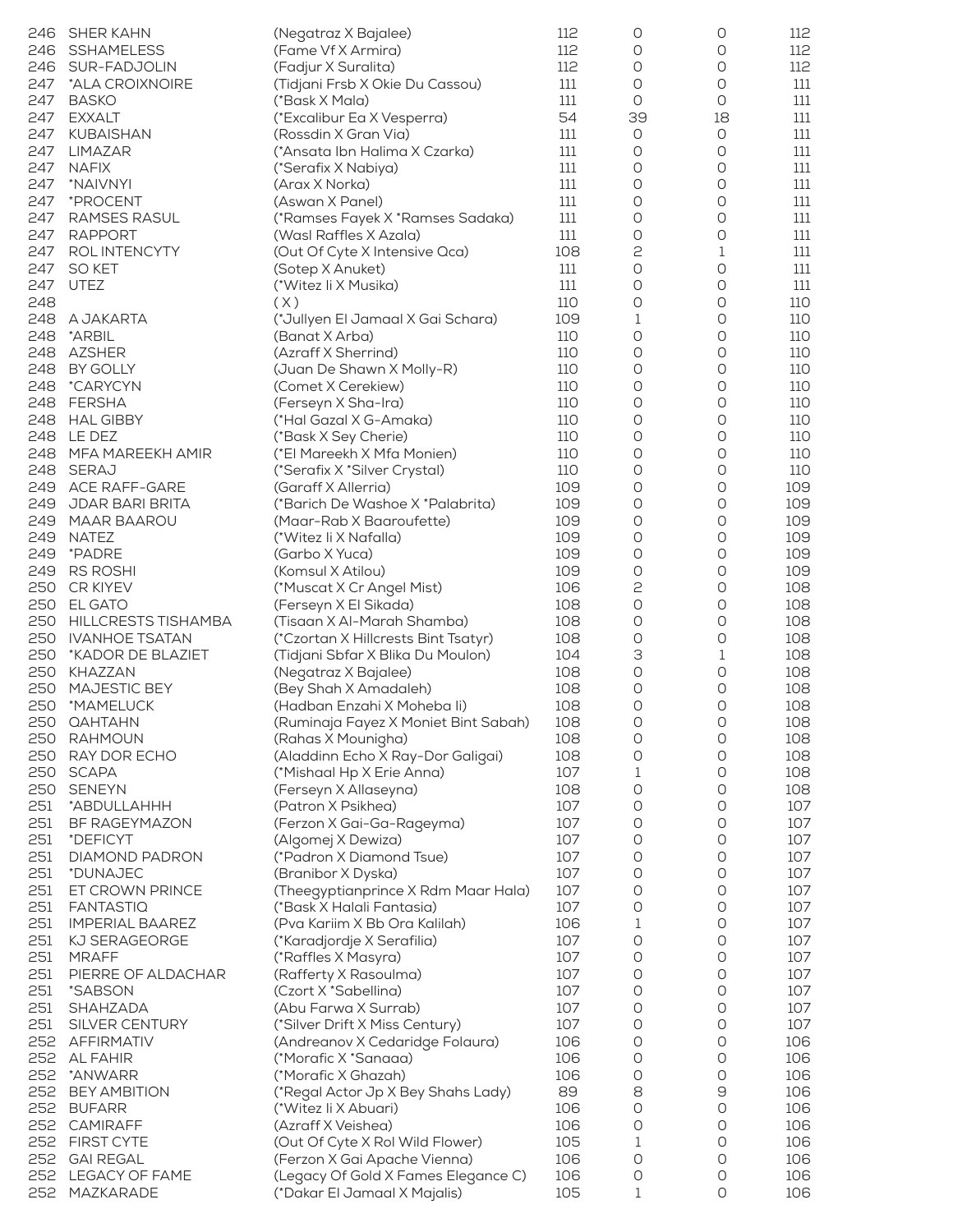| 252 | MUBAZIR MAHRDI           | (Maarliq X Khaliqa Rose)                      | 106 | 0                   | 0                   | 106 |
|-----|--------------------------|-----------------------------------------------|-----|---------------------|---------------------|-----|
|     |                          |                                               |     |                     |                     |     |
| 252 | <b>NYN HISANI</b>        | (*Marwan Al Shaqab X Nyn Imara Versace) 103   |     | 1                   | 2                   | 106 |
| 252 | PONOMAREV                | (*Salon X *Palitra)                           | 106 | 0                   | $\circlearrowright$ | 106 |
| 252 | <b>SHALIMAR GILLETTE</b> | (Garaff X Collette)                           | 106 | O                   | O                   | 106 |
| 252 | <b>SHALIMAR TARDE</b>    | (Rasan X Rose Of Raswan)                      | 106 | O                   | O                   | 106 |
| 252 | SMR IBN ORZEL            | (*Orzel X *Chlosta)                           | 106 | O                   | O                   | 106 |
| 253 |                          |                                               | 105 | O                   |                     | 105 |
|     | CANONERO                 | (Azraff X Rasheba)                            |     |                     | 0                   |     |
| 253 | <b>DANSHAB</b>           | (Gdansk X Halali Habanera)                    | 105 | 0                   | $\bigcirc$          | 105 |
| 253 | EA ECHSTRAVAGANT         | (Echo Magnifficoo X Mariaah)                  | 104 | 1                   | O                   | 105 |
| 253 | *FAWOR                   | (*Probat X Fatma)                             | 105 | 0                   | O                   | 105 |
| 253 | <b>GRAND LEE</b>         | (Sur-Grande X Jubilee)                        | 105 | O                   | O                   | 105 |
|     |                          |                                               |     |                     |                     |     |
| 253 | <b>MAKHNIFICENT KA</b>   | (Makhsous X Star Bint Hafiza)                 | 101 | 4                   | 0                   | 105 |
| 253 | PHAZON                   | (Ferzon X Phleta)                             | 105 | 0                   | $\bigcirc$          | 105 |
| 253 | PRINCE RAFFDAZON         | (Comar Raffdazon X Alpine Wind Song)          | 105 | $\circlearrowright$ | O                   | 105 |
| 253 | *SAKR                    | (*Sultann X Enayat)                           | 105 | O                   | O                   | 105 |
| 253 | <b>TF EQUALIZER</b>      | (Pro-Fire X *Ramses Elissa)                   | 105 | O                   | O                   | 105 |
|     |                          |                                               |     |                     |                     |     |
| 253 | THE BASK FOX             | (*Bask X Angel Fire)                          | 105 | O                   | 0                   | 105 |
| 253 | <b>WASL RAFFLES</b>      | (*Raffles X Gazzabey)                         | 105 | $\bigcirc$          | $\bigcirc$          | 105 |
| 254 | <b>COURIER</b>           | (*Raseyn X Sheherzade)                        | 104 | O                   | O                   | 104 |
| 254 | DEE ALLAH FAYEK          | (*Ramses Fayek X Deeramah)                    | 104 | O                   | O                   | 104 |
| 254 | <b>RIFRAFF</b>           | (*Raffles X Rafissa)                          | 104 | O                   | O                   | 104 |
|     |                          |                                               |     |                     |                     |     |
| 254 | <b>VICTOR HUGO</b>       | (*Raffles X Gazyya)                           | 104 | 0                   | 0                   | 104 |
| 255 | ANSATA AMON RA           | (Ansata Ibn Sudan X Ansata Delilah)           | 103 | 0                   | 0                   | 103 |
| 255 | *BARYSZ                  | (Faher X Bandola)                             | 103 | O                   | O                   | 103 |
| 255 | <b>BENRAZ</b>            | (Ben Rabba X Azramim)                         | 103 | O                   | O                   | 103 |
| 255 |                          |                                               | 103 | O                   | O                   |     |
|     | <b>DON FERSHEBA</b>      | (Ibn Hanrah X Fersheba)                       |     |                     |                     | 103 |
| 255 | <b>FADKI</b>             | (Fadjur X Saki)                               | 103 | O                   | 0                   | 103 |
| 255 | <b>GESAKKLA</b>          | (Rasakkla X Gebina)                           | 103 | $\circlearrowright$ | 0                   | 103 |
| 255 | *KANZ ALBIDAYER          | (Ajman Moniscione X DI Marielle)              | 82  | 17                  | $\overline{4}$      | 103 |
| 255 | <b>KAZANN</b>            | (*Marsianin X Fanflare)                       | 103 | O                   | O                   | 103 |
|     |                          |                                               |     |                     |                     |     |
| 255 | <b>KUBRIYA</b>           | (*Raffles X Selfra)                           | 103 | O                   | O                   | 103 |
| 255 | *PLASTUN                 | (Aswan X Pika)                                | 103 | O                   | 0                   | 103 |
| 255 | POMPEYS PRIDE            | (Ferzon X Al-Marah Pompeys Love)              | 103 | 0                   | 0                   | 103 |
| 255 | *SABA EL ZAHRAA          | (*Morafic X *Salomy)                          | 103 | O                   | O                   | 103 |
| 255 | SHAH EL SUN              | (*Farazdac X Ruminaja Afifa)                  | 103 | O                   | O                   | 103 |
|     |                          |                                               |     |                     |                     |     |
| 255 | <b>SPRING BASKO</b>      | (*Bask X Zaareyna)                            | 103 | O                   | $\circlearrowright$ | 103 |
| 255 | TUT ANKH AMEN            | (*Raffles X *Roda)                            | 103 | O                   | 0                   | 103 |
| 256 | AFFIRMMED                | (Magnum Psyche X Shimmering Star B)           | 101 | 0                   | $\mathbf 1$         | 102 |
| 256 | AL FATTAH                | (*Morafic X *Safaa)                           | 102 | O                   | O                   | 102 |
| 256 | EL HAZEER                | (El-Marhilal X Halimas Habibi)                | 102 | O                   | O                   | 102 |
|     |                          |                                               |     |                     |                     |     |
|     | 256 EMERALDHILLNABIEL    | (Nabiel X Imperial Emerald)                   | 102 | O                   | O                   | 102 |
| 256 | EW FEZ                   | (*Bask X *Ferezja)                            | 102 | $\bigcirc$          | $\bigcirc$          | 102 |
| 256 | <b>FIRE DEVIL</b>        | (*Bask X Toi)                                 | 102 | $\bigcirc$          | $\bigcirc$          | 102 |
| 256 | <b>GRAND DIAMOND</b>     | (Ferzon X Galatia)                            | 102 | O                   | O                   | 102 |
| 256 | <b>GWALISON</b>          | (*Gwalior X Susecion)                         | 102 | O                   | O                   | 102 |
|     |                          |                                               |     |                     |                     |     |
| 256 | JUAN DE SHAWN            | (*Mohacz X *Salina)                           | 102 | 0                   | O                   | 102 |
| 256 | *MALIGG                  | (Algier X *Maritsa)                           | 102 | O                   | O                   | 102 |
| 256 | *NEGOR                   | (Negatiw X *Cecora)                           | 102 | 0                   | 0                   | 102 |
| 256 | *PEPTON                  | (*Bandos Pasb X Pemba)                        | 102 | O                   | O                   | 102 |
| 256 | <b>RAFMIRZ</b>           | (*Raffles X Mirzaia)                          | 102 | O                   | O                   | 102 |
|     |                          |                                               |     |                     |                     |     |
| 256 | <b>VCP MAGNIFIRE</b>     | (Afire Bey V X Ry Fire Ghazi)                 | 92  | 4                   | 6                   | 102 |
| 256 | ZUBAR                    | (*Zbrucz X Skorifa)                           | 102 | 0                   | $\bigcirc$          | 102 |
| 257 | <b>AJMAN MONISCIONE</b>  | (Wh Justice X Anthea Moniscione)              | 97  | 2                   | 2                   | 101 |
| 257 | <b>ALCIBIADES</b>        | (*Rashad Ibn Nazeer X *Bint Moniet El Nefous) | 101 | $\circlearrowright$ | $\circlearrowright$ | 101 |
| 257 |                          |                                               | 101 | 0                   | $\circlearrowright$ |     |
|     | <b>BASKIN-ROBBINS</b>    | (Mon Ta Basko X Diana Osaya)                  |     |                     |                     | 101 |
| 257 | <b>BRUSALLY ZBRUENU</b>  | (*Zbrucz X *Genua)                            | 101 | 0                   | $\circlearrowright$ | 101 |
| 257 | DAL EL WADI              | (Dalul X *Watfa)                              | 101 | O                   | O                   | 101 |
| 257 | <b>FADJURS PRIZE</b>     | (Fadjur X Marjianazemtu)                      | 101 | 0                   | $\bigcirc$          | 101 |
| 257 | <b>FASEROUF</b>          | (Fa-Serr X Fay Roufa)                         | 101 | 0                   | $\circlearrowright$ | 101 |
|     |                          |                                               |     |                     |                     |     |
| 257 | <b>HAI KARATIE</b>       | (Comar Bay Beau X Bu-Kibir-Witeza)            | 101 | O                   | O                   | 101 |
| 257 | *IMPERIAL MADHEEN        | (*Messaoud X Madinah)                         | 100 | 1                   | $\circlearrowright$ | 101 |
| 257 | <b>KHAT</b>              | (Khemosabi X Tyami)                           | 101 | $\bigcirc$          | 0                   | 101 |
| 257 | *POLAK                   | (*Gokart X Polka)                             | 101 | 0                   | $\bigcirc$          | 101 |
| 257 | <b>RIFAGE</b>            |                                               | 101 | O                   | $\circlearrowright$ | 101 |
|     |                          | (*Mirage X *Rifala)                           |     |                     |                     |     |
| 257 | *THE COUNT OF AL-MARAH   | (*Count Orlando X Rafeena)                    | 101 | 0                   | O                   | 101 |
| 258 | *AABANAT                 | (Banat X Atalanta)                            | 100 | 0                   | $\circlearrowright$ | 100 |
| 258 | AMIR IBN MORAFIC         | (*Morafic X Bint Surf)                        | 100 | 0                   | O                   | 100 |
| 258 | ARAMON                   | (*Aramus X Gazaraff)                          | 100 | 0                   | 0                   | 100 |
| 258 | EL GLAOUI                |                                               | 100 |                     |                     |     |
|     |                          | (Al-Marah Radames X Adastra)                  |     | 0                   | 0                   | 100 |
| 258 | EL REATA JUAN            | (Julyan X Mist Aana)                          | 100 | 0                   | 0                   | 100 |